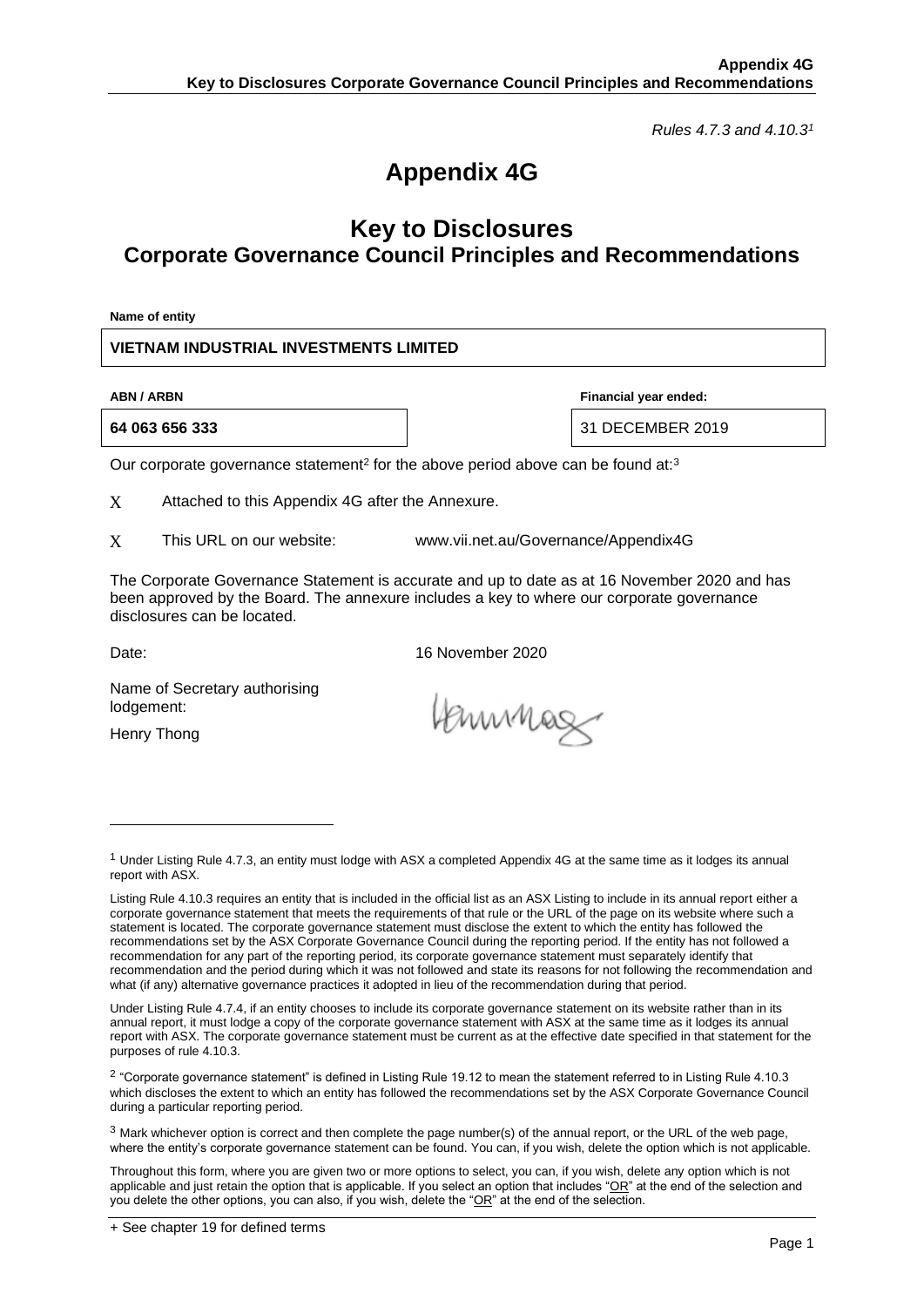## **ANNEXURE – KEY TO CORPORATE GOVERNANCE DISCLOSURES**

| <b>Corporate Governance Council recommendation</b> |                                                                                                                                                                                                                                                                                                                                                         | We have followed the recommendation in full for the whole of the<br>period above. We have disclosed                                                                                                                                                                                                                                                                    | We have NOT followed the recommendation in full for the whole<br>of the period above. We have disclosed <sup>4</sup>                                                         |  |
|----------------------------------------------------|---------------------------------------------------------------------------------------------------------------------------------------------------------------------------------------------------------------------------------------------------------------------------------------------------------------------------------------------------------|------------------------------------------------------------------------------------------------------------------------------------------------------------------------------------------------------------------------------------------------------------------------------------------------------------------------------------------------------------------------|------------------------------------------------------------------------------------------------------------------------------------------------------------------------------|--|
|                                                    | <b>PRINCIPLE 1 - LAY SOLID FOUNDATIONS FOR MANAGEMENT AND OVERSIGHT</b>                                                                                                                                                                                                                                                                                 |                                                                                                                                                                                                                                                                                                                                                                        |                                                                                                                                                                              |  |
| 1.1                                                | A listed entity should disclose:<br>the respective roles and responsibilities of its board and<br>(a)<br>management; and<br>those matters expressly reserved to the board and those<br>(b)<br>delegated to management.                                                                                                                                  | the fact that we follow this recommendation:<br>X<br>in our Corporate Governance Statement OR<br>$\Box$<br>at [insert location]<br>and information about the respective roles and responsibilities of<br>our board and management (including those matters expressly<br>reserved to the board and those delegated to management):<br>X<br>at www.vii.net.au/Governance | an explanation why that is so in our Corporate Governance<br>Statement OR<br>we are an externally managed entity and this recommendation<br>is therefore not applicable      |  |
| 1.2                                                | A listed entity should:<br>undertake appropriate checks before appointing a person, or<br>(a)<br>putting forward to security holders a candidate for election,<br>as a director; and<br>provide security holders with all material information in its<br>(b)<br>possession relevant to a decision on whether or not to elect<br>or re-elect a director. | the fact that we follow this recommendation:<br>X<br>in our Corporate Governance Statement OR<br>X<br>at www.vii.net.au/Governance                                                                                                                                                                                                                                     | an explanation why that is so in our Corporate Governance<br>Statement OR<br>we are an externally managed entity and this recommendation<br>is therefore not applicable      |  |
| 1.3                                                | A listed entity should have a written agreement with each director<br>and senior executive setting out the terms of their appointment.                                                                                                                                                                                                                  | the fact that we follow this recommendation:<br>X<br>in our Corporate Governance Statement OR<br>at [insert location]                                                                                                                                                                                                                                                  | an explanation why that is so in our Corporate Governance<br>L<br>Statement OR<br>we are an externally managed entity and this recommendation<br>is therefore not applicable |  |
| 1.4                                                | The company secretary of a listed entity should be accountable<br>directly to the board, through the chair, on all matters to do with the<br>proper functioning of the board.                                                                                                                                                                           | the fact that we follow this recommendation:<br>X<br>in our Corporate Governance Statement OR<br>X<br>at www.vii.net.au/Governance                                                                                                                                                                                                                                     | an explanation why that is so in our Corporate Governance<br>Statement OR<br>we are an externally managed entity and this recommendation<br>is therefore not applicable      |  |

<sup>4</sup> If you have followed all of the Council's recommendations in full for the whole of the period above, you can, if you wish, delete this column from the form and re-format it.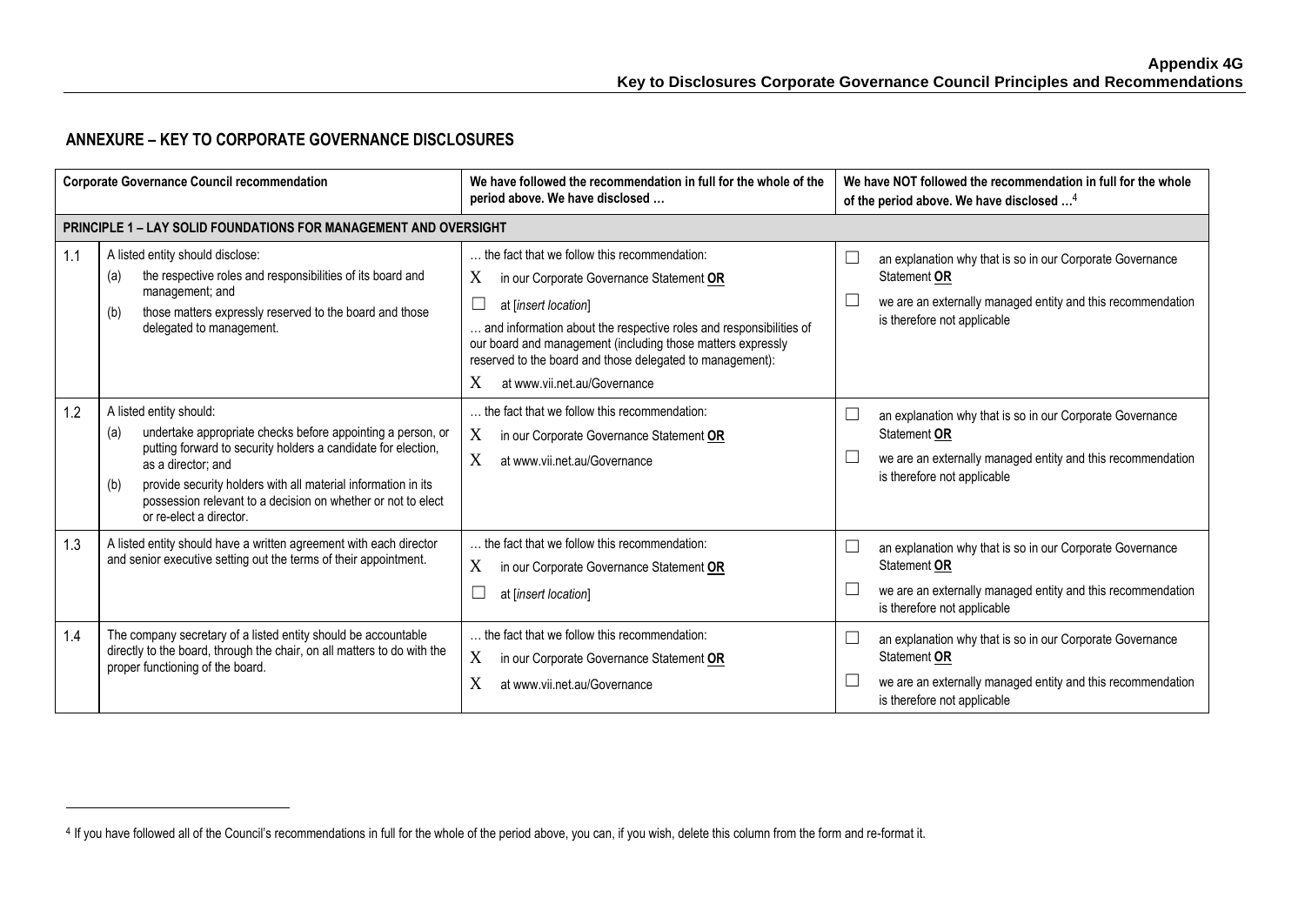| <b>Corporate Governance Council recommendation</b> |                                                                                                                                                                                                                                                                                                                                                                                                                                                                                                                                                                                                                                                                                                                                                                                                                                                                                                                                                                                                                                                                                         | We have followed the recommendation in full for the whole of the<br>period above. We have disclosed                                                                                                                                                                                                                                                                                                                                                                                                                                                                                                                                                                                                      | We have NOT followed the recommendation in full for the whole<br>of the period above. We have disclosed <sup>4</sup>                                                         |
|----------------------------------------------------|-----------------------------------------------------------------------------------------------------------------------------------------------------------------------------------------------------------------------------------------------------------------------------------------------------------------------------------------------------------------------------------------------------------------------------------------------------------------------------------------------------------------------------------------------------------------------------------------------------------------------------------------------------------------------------------------------------------------------------------------------------------------------------------------------------------------------------------------------------------------------------------------------------------------------------------------------------------------------------------------------------------------------------------------------------------------------------------------|----------------------------------------------------------------------------------------------------------------------------------------------------------------------------------------------------------------------------------------------------------------------------------------------------------------------------------------------------------------------------------------------------------------------------------------------------------------------------------------------------------------------------------------------------------------------------------------------------------------------------------------------------------------------------------------------------------|------------------------------------------------------------------------------------------------------------------------------------------------------------------------------|
| 1.5                                                | A listed entity should:<br>have a diversity policy which includes requirements for the<br>(a)<br>board or a relevant committee of the board to set<br>measurable objectives for achieving gender diversity and to<br>assess annually both the objectives and the entity's progress<br>in achieving them;<br>disclose that policy or a summary of it; and<br>(b)<br>disclose as at the end of each reporting period the<br>(c)<br>measurable objectives for achieving gender diversity set by<br>the board or a relevant committee of the board in accordance<br>with the entity's diversity policy and its progress towards<br>achieving them and either:<br>(1) the respective proportions of men and women on the<br>board, in senior executive positions and across the<br>whole organisation (including how the entity has defined<br>"senior executive" for these purposes); or<br>(2) if the entity is a "relevant employer" under the Workplace<br>Gender Equality Act, the entity's most recent "Gender<br>Equality Indicators", as defined in and published under<br>that Act. | the fact that we have a diversity policy that complies with<br>paragraph (a):<br>in our Corporate Governance Statement OR<br>ப<br>at [insert location]<br>and a copy of our diversity policy or a summary of it:<br>X<br>at www.vii.net.au/Governance<br>and the measurable objectives for achieving gender diversity set by<br>the board or a relevant committee of the board in accordance with our<br>diversity policy and our progress towards achieving them:<br>in our Corporate Governance Statement OR<br>ப<br>$\Box$<br>at [insert location]<br>and the information referred to in paragraphs $(c)(1)$ or $(2)$ :<br>X<br>in our Corporate Governance Statement OR<br>at [insert location]<br>ப | X<br>an explanation why that is so in our Corporate Governance<br>Statement OR<br>we are an externally managed entity and this recommendation<br>is therefore not applicable |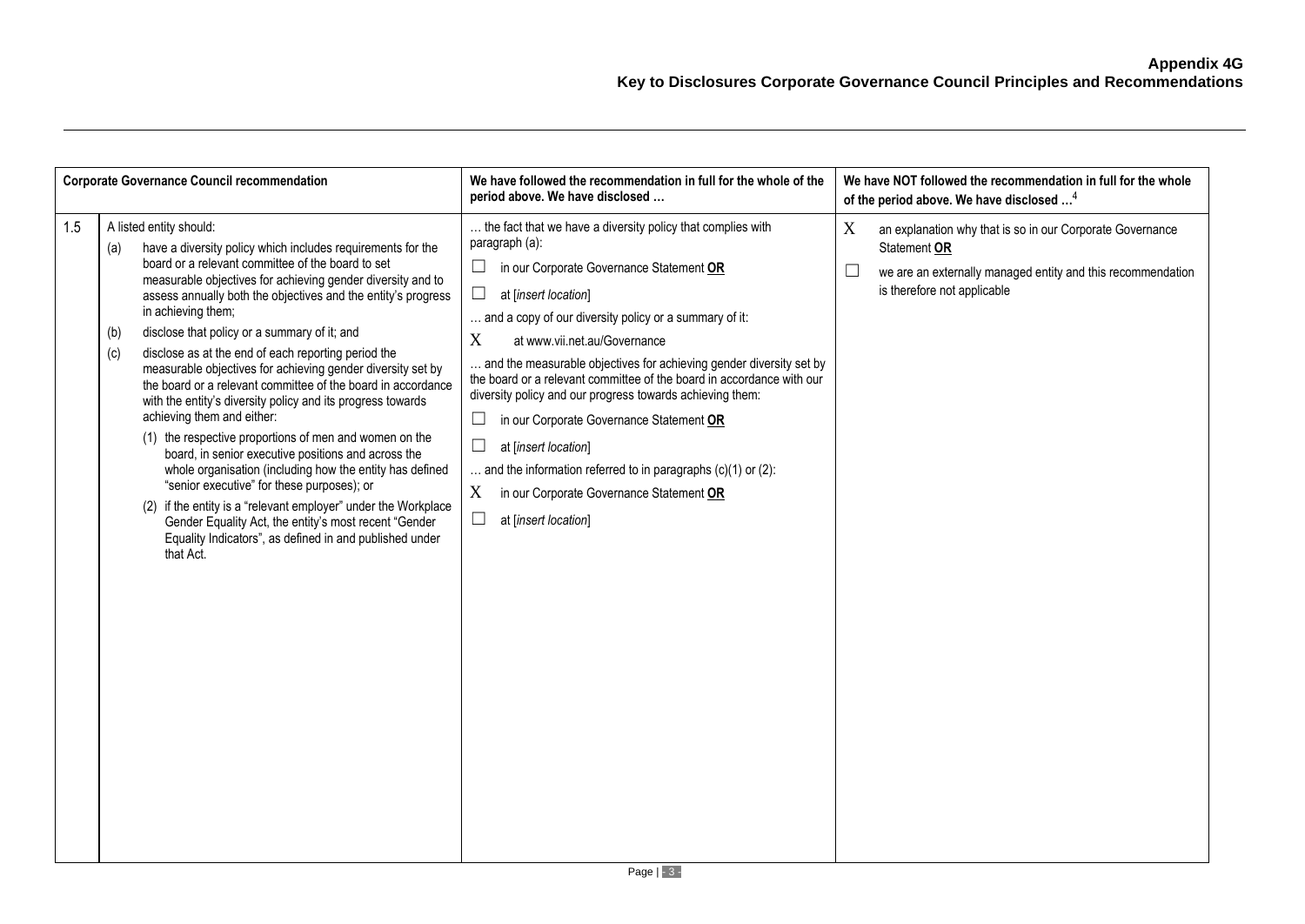| <b>Corporate Governance Council recommendation</b> |                                                                                                                                                                                                                                                                                                                                                     | We have followed the recommendation in full for the whole of the<br>period above. We have disclosed                                                                                                                                               | We have NOT followed the recommendation in full for the whole<br>of the period above. We have disclosed <sup>4</sup>                                                         |
|----------------------------------------------------|-----------------------------------------------------------------------------------------------------------------------------------------------------------------------------------------------------------------------------------------------------------------------------------------------------------------------------------------------------|---------------------------------------------------------------------------------------------------------------------------------------------------------------------------------------------------------------------------------------------------|------------------------------------------------------------------------------------------------------------------------------------------------------------------------------|
| 1.6                                                | A listed entity should:<br>have and disclose a process for periodically evaluating the<br>(a)<br>performance of the board, its committees and individual<br>directors: and<br>disclose, in relation to each reporting period, whether a<br>(b)<br>performance evaluation was undertaken in the reporting<br>period in accordance with that process. | the evaluation process referred to in paragraph (a):<br>in our Corporate Governance Statement OR<br>at [insert location]<br>and the information referred to in paragraph (b):<br>in our Corporate Governance Statement OR<br>at [insert location] | X<br>an explanation why that is so in our Corporate Governance<br>Statement OR<br>we are an externally managed entity and this recommendation<br>is therefore not applicable |
| 1.7                                                | A listed entity should:<br>have and disclose a process for periodically evaluating the<br>(a)<br>performance of its senior executives; and<br>disclose, in relation to each reporting period, whether a<br>(b)<br>performance evaluation was undertaken in the reporting<br>period in accordance with that process.                                 | the evaluation process referred to in paragraph (a):<br>in our Corporate Governance Statement OR<br>at [insert location]<br>and the information referred to in paragraph (b):<br>in our Corporate Governance Statement OR<br>at [insert location] | X<br>an explanation why that is so in our Corporate Governance<br>Statement OR<br>we are an externally managed entity and this recommendation<br>is therefore not applicable |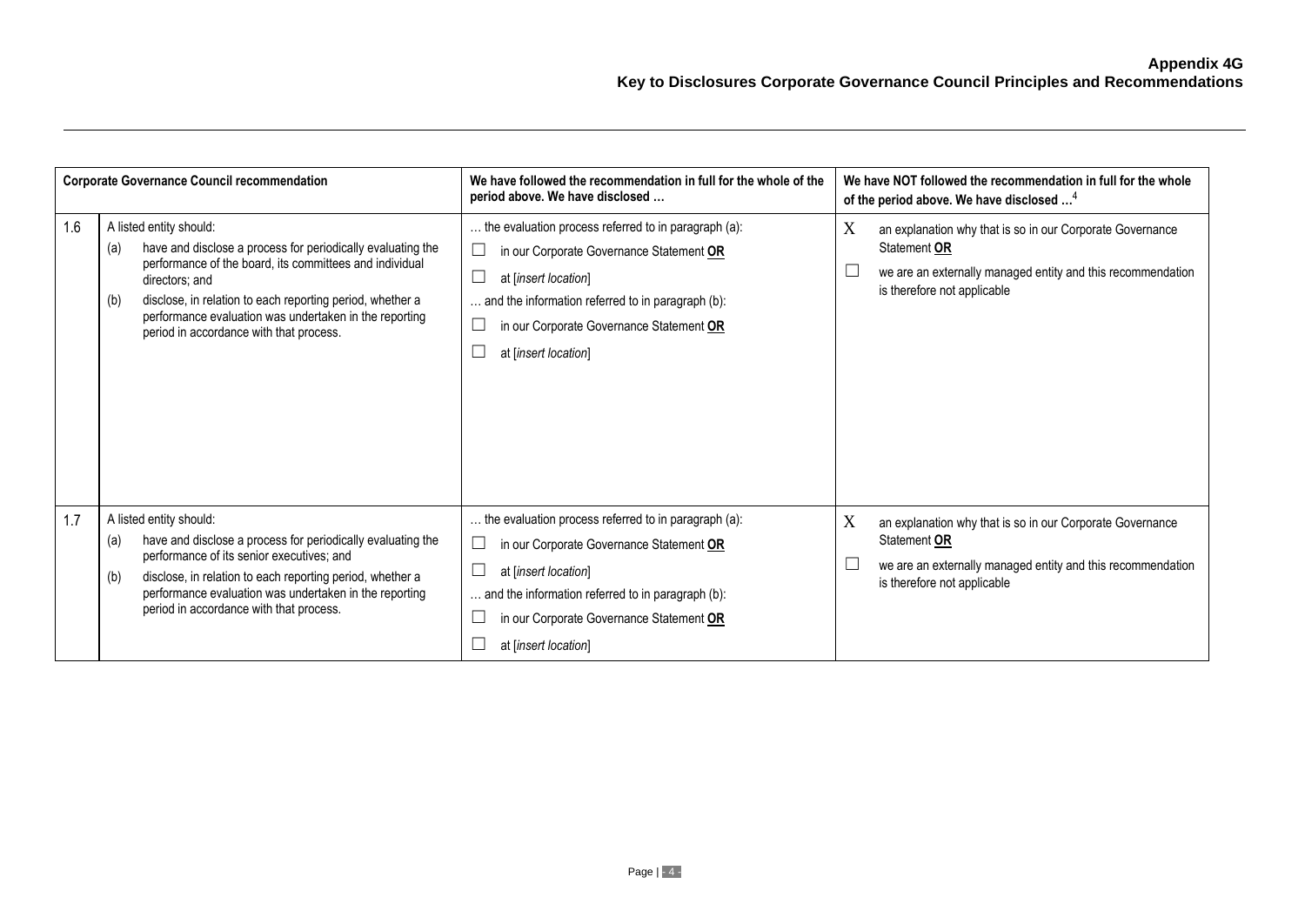| <b>Corporate Governance Council recommendation</b> |                                                                                                                                                                                                                                                                                                                                                                                                                                                                                                                                                                                                                                                                                                                                                                                                                                                                           | We have followed the recommendation in full for the whole of the<br>period above. We have disclosed                                                                                                                                                                                                                                                                                                                                                                                                                                                                                                                                                                                                                                                                                                                                                                                                                | We have NOT followed the recommendation in full for the whole<br>of the period above. We have disclosed <sup>4</sup>                                                                   |
|----------------------------------------------------|---------------------------------------------------------------------------------------------------------------------------------------------------------------------------------------------------------------------------------------------------------------------------------------------------------------------------------------------------------------------------------------------------------------------------------------------------------------------------------------------------------------------------------------------------------------------------------------------------------------------------------------------------------------------------------------------------------------------------------------------------------------------------------------------------------------------------------------------------------------------------|--------------------------------------------------------------------------------------------------------------------------------------------------------------------------------------------------------------------------------------------------------------------------------------------------------------------------------------------------------------------------------------------------------------------------------------------------------------------------------------------------------------------------------------------------------------------------------------------------------------------------------------------------------------------------------------------------------------------------------------------------------------------------------------------------------------------------------------------------------------------------------------------------------------------|----------------------------------------------------------------------------------------------------------------------------------------------------------------------------------------|
|                                                    | PRINCIPLE 2 - STRUCTURE THE BOARD TO ADD VALUE                                                                                                                                                                                                                                                                                                                                                                                                                                                                                                                                                                                                                                                                                                                                                                                                                            |                                                                                                                                                                                                                                                                                                                                                                                                                                                                                                                                                                                                                                                                                                                                                                                                                                                                                                                    |                                                                                                                                                                                        |
| 2.1                                                | The board of a listed entity should:<br>have a nomination committee which:<br>(a)<br>(1) has at least three members, a majority of whom are<br>independent directors; and<br>(2) is chaired by an independent director,<br>and disclose:<br>(3) the charter of the committee:<br>the members of the committee; and<br>(4)<br>as at the end of each reporting period, the number of<br>(5)<br>times the committee met throughout the period and<br>the individual attendances of the members at those<br>meetings; or<br>if it does not have a nomination committee, disclose that<br>(b)<br>fact and the processes it employs to address board<br>succession issues and to ensure that the board has the<br>appropriate balance of skills, knowledge, experience,<br>independence and diversity to enable it to discharge its<br>duties and responsibilities effectively. | [If the entity complies with paragraph (a):]<br>the fact that we have a nomination committee that complies with<br>paragraphs $(1)$ and $(2)$ :<br>⊔<br>in our Corporate Governance Statement OR<br>⊔<br>at [insert location]<br>and a copy of the charter of the committee:<br>$\Box$<br>at [insert location]<br>and the information referred to in paragraphs (4) and (5):<br>$\Box$<br>in our Corporate Governance Statement OR<br>⊔<br>at [insert location]<br>[If the entity complies with paragraph (b):]<br>the fact that we do not have a nomination committee and the<br>processes we employ to address board succession issues and to<br>ensure that the board has the appropriate balance of skills,<br>knowledge, experience, independence and diversity to enable it to<br>discharge its duties and responsibilities effectively:<br>in our Corporate Governance Statement OR<br>at [insert location] | X<br>an explanation why that is so in our Corporate Governance<br>Statement OR<br>$\Box$<br>we are an externally managed entity and this recommendation<br>is therefore not applicable |
| 2.2                                                | A listed entity should have and disclose a board skills matrix<br>setting out the mix of skills and diversity that the board currently<br>has or is looking to achieve in its membership.                                                                                                                                                                                                                                                                                                                                                                                                                                                                                                                                                                                                                                                                                 | our board skills matrix:<br>$\Box$<br>in our Corporate Governance Statement OR<br>at [insert location]                                                                                                                                                                                                                                                                                                                                                                                                                                                                                                                                                                                                                                                                                                                                                                                                             | X<br>an explanation why that is so in our Corporate Governance<br>Statement OR<br>we are an externally managed entity and this recommendation<br>ப<br>is therefore not applicable      |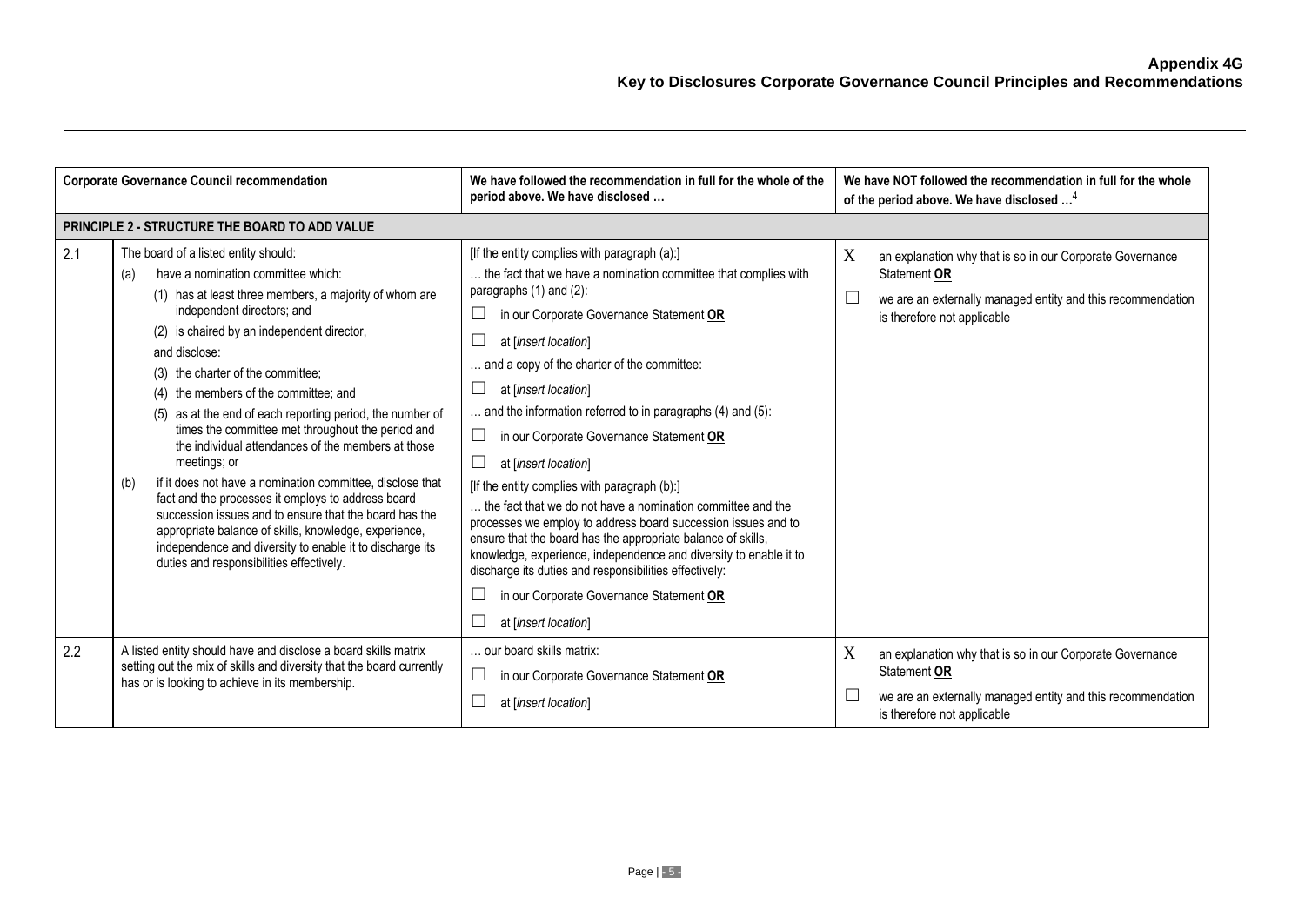| <b>Corporate Governance Council recommendation</b> |                                                                                                                                                                                                                                                                                                                                                                                                                                                                                                                                                        | We have followed the recommendation in full for the whole of the<br>period above. We have disclosed                                                                                                                                                                                                                                                                                                                                                           |   | We have NOT followed the recommendation in full for the whole<br>of the period above. We have disclosed <sup>4</sup>                                                    |
|----------------------------------------------------|--------------------------------------------------------------------------------------------------------------------------------------------------------------------------------------------------------------------------------------------------------------------------------------------------------------------------------------------------------------------------------------------------------------------------------------------------------------------------------------------------------------------------------------------------------|---------------------------------------------------------------------------------------------------------------------------------------------------------------------------------------------------------------------------------------------------------------------------------------------------------------------------------------------------------------------------------------------------------------------------------------------------------------|---|-------------------------------------------------------------------------------------------------------------------------------------------------------------------------|
| 2.3                                                | A listed entity should disclose:<br>the names of the directors considered by the board to be<br>(a)<br>independent directors;<br>if a director has an interest, position, association or<br>(b)<br>relationship of the type described in Box 2.3 but the board<br>is of the opinion that it does not compromise the<br>independence of the director, the nature of the interest,<br>position, association or relationship in question and an<br>explanation of why the board is of that opinion; and<br>the length of service of each director.<br>(c) | the names of the directors considered by the board to be<br>independent directors:<br>X<br>in our Corporate Governance Statement OR<br>$\Box$<br>at [insert location]<br>and, where applicable, the information referred to in paragraph (b):<br>X<br>in our Corporate Governance Statement OR<br>⊔<br>at [insert location]<br>and the length of service of each director:<br>X<br>in our Corporate Governance Statement OR<br>$\Box$<br>at [insert location] |   | an explanation why that is so in our Corporate Governance<br>Statement                                                                                                  |
| 2.4                                                | A majority of the board of a listed entity should be independent<br>directors.                                                                                                                                                                                                                                                                                                                                                                                                                                                                         | the fact that we follow this recommendation:<br>X<br>in our Corporate Governance Statement OR<br>$\Box$<br>at [insert location]                                                                                                                                                                                                                                                                                                                               |   | an explanation why that is so in our Corporate Governance<br>Statement OR<br>we are an externally managed entity and this recommendation<br>is therefore not applicable |
| 2.5                                                | The chair of the board of a listed entity should be an independent<br>director and, in particular, should not be the same person as the<br>CEO of the entity.                                                                                                                                                                                                                                                                                                                                                                                          | the fact that we follow this recommendation:<br>in our Corporate Governance Statement OR<br>⊔<br>$\sqcup$<br>at [insert location]                                                                                                                                                                                                                                                                                                                             | X | an explanation why that is so in our Corporate Governance<br>Statement OR<br>we are an externally managed entity and this recommendation<br>is therefore not applicable |
| 2.6                                                | A listed entity should have a program for inducting new directors<br>and provide appropriate professional development opportunities<br>for directors to develop and maintain the skills and knowledge<br>needed to perform their role as directors effectively.                                                                                                                                                                                                                                                                                        | the fact that we follow this recommendation:<br>X<br>in our Corporate Governance Statement OR<br>at [insert location]<br>⊔                                                                                                                                                                                                                                                                                                                                    |   | an explanation why that is so in our Corporate Governance<br>Statement OR<br>we are an externally managed entity and this recommendation<br>is therefore not applicable |
| PRINCIPLE 3 - ACT ETHICALLY AND RESPONSIBLY        |                                                                                                                                                                                                                                                                                                                                                                                                                                                                                                                                                        |                                                                                                                                                                                                                                                                                                                                                                                                                                                               |   |                                                                                                                                                                         |
| 3.1                                                | A listed entity should:<br>have a code of conduct for its directors, senior executives<br>(a)<br>and employees; and<br>(b)<br>disclose that code or a summary of it.                                                                                                                                                                                                                                                                                                                                                                                   | our code of conduct or a summary of it:<br>in our Corporate Governance Statement OR<br>X<br>X<br>at www.vii.net.au/Governance                                                                                                                                                                                                                                                                                                                                 |   | an explanation why that is so in our Corporate Governance<br>Statement                                                                                                  |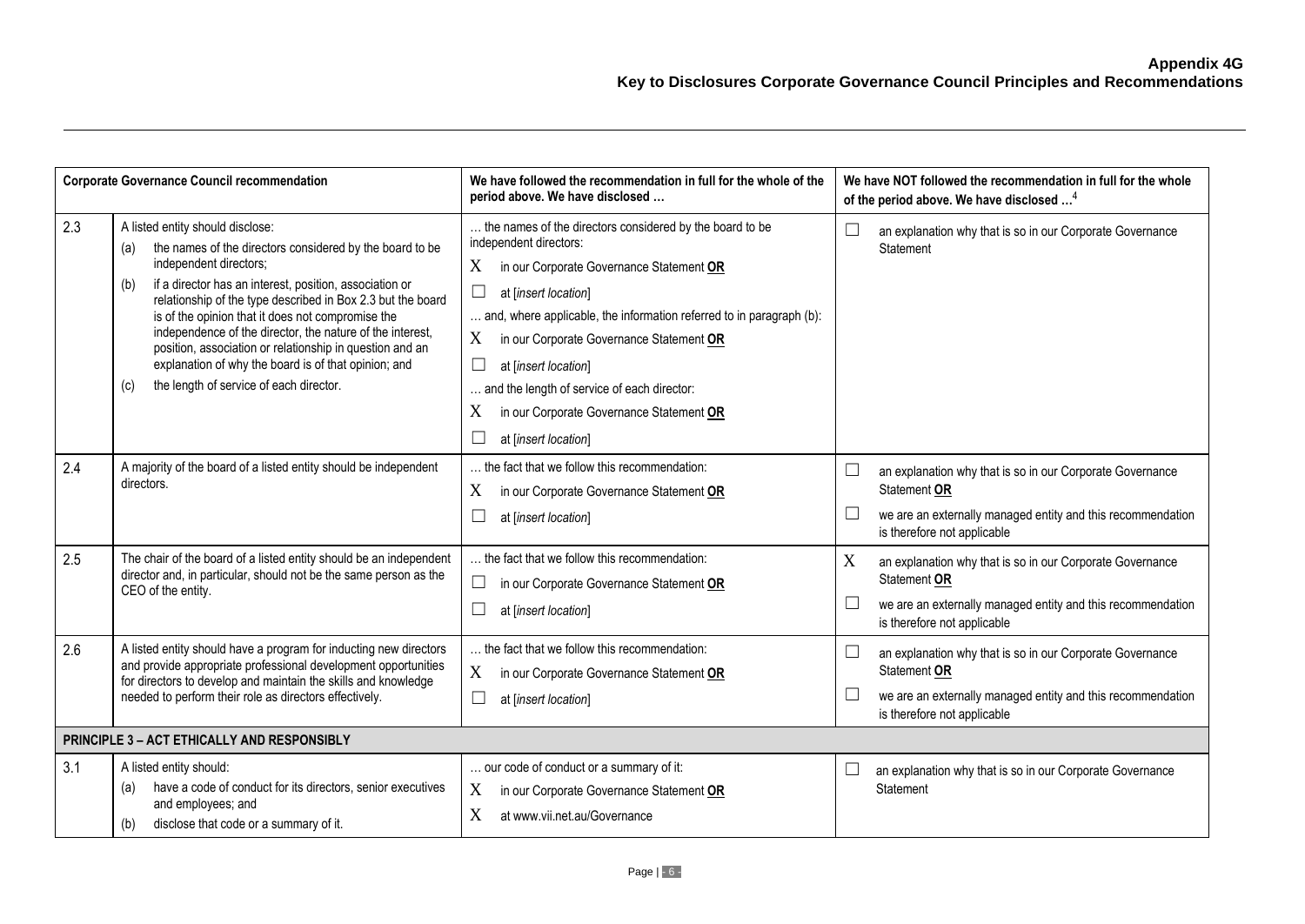| <b>Corporate Governance Council recommendation</b> |                                                                                                                                                                                                                                                                                                                                                                                                                                                                                                                                                                                                                                                                                                                                                                                                                                                                                                                                                                                         | We have followed the recommendation in full for the whole of the<br>period above. We have disclosed                                                                                                                                                                                                                                                                                                                                                                                                                                                                                                                                                                                                                                                                                                                                                                                          | We have NOT followed the recommendation in full for the whole<br>of the period above. We have disclosed <sup>4</sup> |
|----------------------------------------------------|-----------------------------------------------------------------------------------------------------------------------------------------------------------------------------------------------------------------------------------------------------------------------------------------------------------------------------------------------------------------------------------------------------------------------------------------------------------------------------------------------------------------------------------------------------------------------------------------------------------------------------------------------------------------------------------------------------------------------------------------------------------------------------------------------------------------------------------------------------------------------------------------------------------------------------------------------------------------------------------------|----------------------------------------------------------------------------------------------------------------------------------------------------------------------------------------------------------------------------------------------------------------------------------------------------------------------------------------------------------------------------------------------------------------------------------------------------------------------------------------------------------------------------------------------------------------------------------------------------------------------------------------------------------------------------------------------------------------------------------------------------------------------------------------------------------------------------------------------------------------------------------------------|----------------------------------------------------------------------------------------------------------------------|
|                                                    | <b>PRINCIPLE 4 - SAFEGUARD INTEGRITY IN CORPORATE REPORTING</b>                                                                                                                                                                                                                                                                                                                                                                                                                                                                                                                                                                                                                                                                                                                                                                                                                                                                                                                         |                                                                                                                                                                                                                                                                                                                                                                                                                                                                                                                                                                                                                                                                                                                                                                                                                                                                                              |                                                                                                                      |
| 4.1                                                | The board of a listed entity should:<br>have an audit committee which:<br>(a)<br>(1) has at least three members, all of whom are non-<br>executive directors and a majority of whom are<br>independent directors; and<br>(2) is chaired by an independent director, who is not the<br>chair of the board.<br>and disclose:<br>(3) the charter of the committee;<br>(4) the relevant qualifications and experience of the<br>members of the committee; and<br>in relation to each reporting period, the number of<br>(5)<br>times the committee met throughout the period and<br>the individual attendances of the members at those<br>meetings; or<br>if it does not have an audit committee, disclose that fact<br>(b)<br>and the processes it employs that independently verify and<br>safeguard the integrity of its corporate reporting, including<br>the processes for the appointment and removal of the<br>external auditor and the rotation of the audit engagement<br>partner. | [If the entity complies with paragraph (a):]<br>the fact that we have an audit committee that complies with<br>paragraphs (1) and (2):<br>X<br>in our Corporate Governance Statement OR<br>at [insert location]<br>ப<br>and a copy of the charter of the committee:<br>X<br>at www.vii.net.au/Governance<br>and the information referred to in paragraphs (4) and (5):<br>in our Corporate Governance Statement OR<br>at [insert location]<br>ப<br>[If the entity complies with paragraph (b):]<br>the fact that we do not have an audit committee and the processes<br>we employ that independently verify and safeguard the integrity of our<br>corporate reporting, including the processes for the appointment and<br>removal of the external auditor and the rotation of the audit<br>engagement partner:<br>in our Corporate Governance Statement OR<br>ப<br>at [insert location]<br>ш | an explanation why that is so in our Corporate Governance<br>Statement                                               |
| 4.2                                                | The board of a listed entity should, before it approves the entity's<br>financial statements for a financial period, receive from its CEO<br>and CFO a declaration that, in their opinion, the financial records<br>of the entity have been properly maintained and that the financial<br>statements comply with the appropriate accounting standards<br>and give a true and fair view of the financial position and<br>performance of the entity and that the opinion has been formed<br>on the basis of a sound system of risk management and internal<br>control which is operating effectively.                                                                                                                                                                                                                                                                                                                                                                                     | the fact that we follow this recommendation:<br>X<br>in our Corporate Governance Statement OR<br>ப<br>at [insert location]                                                                                                                                                                                                                                                                                                                                                                                                                                                                                                                                                                                                                                                                                                                                                                   | an explanation why that is so in our Corporate Governance<br>Statement                                               |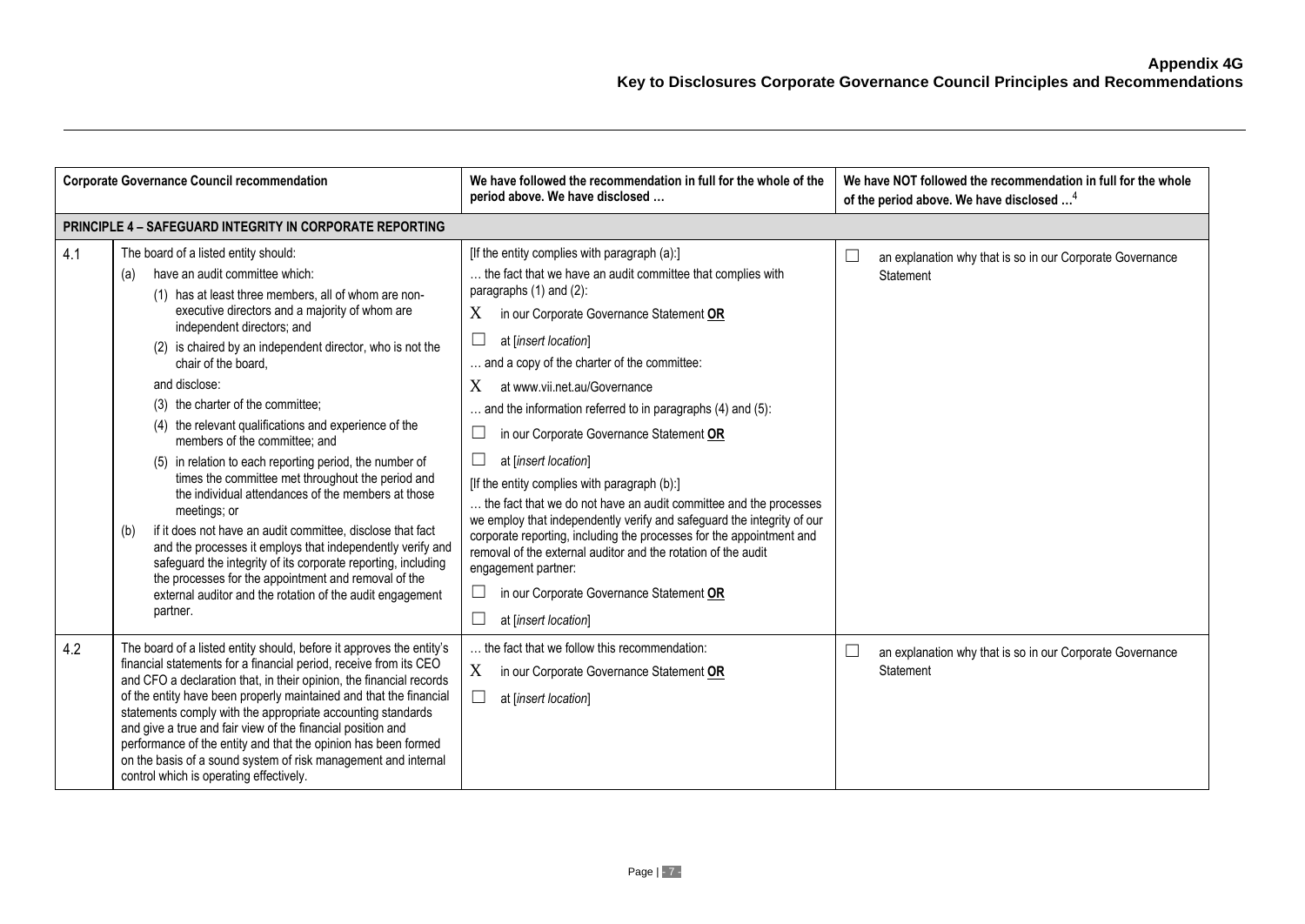| <b>Corporate Governance Council recommendation</b> |                                                                                                                                                                                                     | We have followed the recommendation in full for the whole of the<br>period above. We have disclosed                                                                                                 | We have NOT followed the recommendation in full for the whole<br>of the period above. We have disclosed <sup>4</sup>                                                                                                                |
|----------------------------------------------------|-----------------------------------------------------------------------------------------------------------------------------------------------------------------------------------------------------|-----------------------------------------------------------------------------------------------------------------------------------------------------------------------------------------------------|-------------------------------------------------------------------------------------------------------------------------------------------------------------------------------------------------------------------------------------|
| 4.3                                                | A listed entity that has an AGM should ensure that its external<br>auditor attends its AGM and is available to answer questions<br>from security holders relevant to the audit.                     | the fact that we follow this recommendation:<br>X<br>in our Corporate Governance Statement OR<br>at [insert location]                                                                               | an explanation why that is so in our Corporate Governance<br>Statement OR<br>we are an externally managed entity that does not hold an<br>annual general meeting and this recommendation is therefore<br>not applicable             |
|                                                    | <b>PRINCIPLE 5 - MAKE TIMELY AND BALANCED DISCLOSURE</b>                                                                                                                                            |                                                                                                                                                                                                     |                                                                                                                                                                                                                                     |
| 5.1                                                | A listed entity should:<br>have a written policy for complying with its continuous<br>(a)<br>disclosure obligations under the Listing Rules; and<br>disclose that policy or a summary of it.<br>(b) | our continuous disclosure compliance policy or a summary of it:<br>X<br>in our Corporate Governance Statement OR<br>X<br>at www.vii.net.au/Governance                                               | an explanation why that is so in our Corporate Governance<br>Statement                                                                                                                                                              |
|                                                    | PRINCIPLE 6 - RESPECT THE RIGHTS OF SECURITY HOLDERS                                                                                                                                                |                                                                                                                                                                                                     |                                                                                                                                                                                                                                     |
| 6.1                                                | A listed entity should provide information about itself and its<br>governance to investors via its website.                                                                                         | information about us and our governance on our website:<br>X<br>at www.vii.net.au/Governance                                                                                                        | an explanation why that is so in our Corporate Governance<br>Statement                                                                                                                                                              |
| 6.2                                                | A listed entity should design and implement an investor relations<br>program to facilitate effective two-way communication with<br>investors.                                                       | the fact that we follow this recommendation:<br>X<br>in our Corporate Governance Statement OR<br>X<br>at www.vii.net.au/Shares/ShareholderCentre and<br>www.vii.net.au/ContactUs                    | an explanation why that is so in our Corporate Governance<br>Statement                                                                                                                                                              |
| 6.3                                                | A listed entity should disclose the policies and processes it has in<br>place to facilitate and encourage participation at meetings of<br>security holders.                                         | our policies and processes for facilitating and encouraging<br>participation at meetings of security holders:<br>X<br>in our Corporate Governance Statement OR<br>X<br>at www.vii.net.au/Governance | an explanation why that is so in our Corporate Governance<br>Statement OR<br>we are an externally managed entity that does not hold<br>periodic meetings of security holders and this recommendation<br>is therefore not applicable |
| 6.4                                                | A listed entity should give security holders the option to receive<br>communications from, and send communications to, the entity<br>and its security registry electronically.                      | the fact that we follow this recommendation:<br>X<br>in our Corporate Governance Statement OR<br>at [insert location]                                                                               | an explanation why that is so in our Corporate Governance<br>Statement                                                                                                                                                              |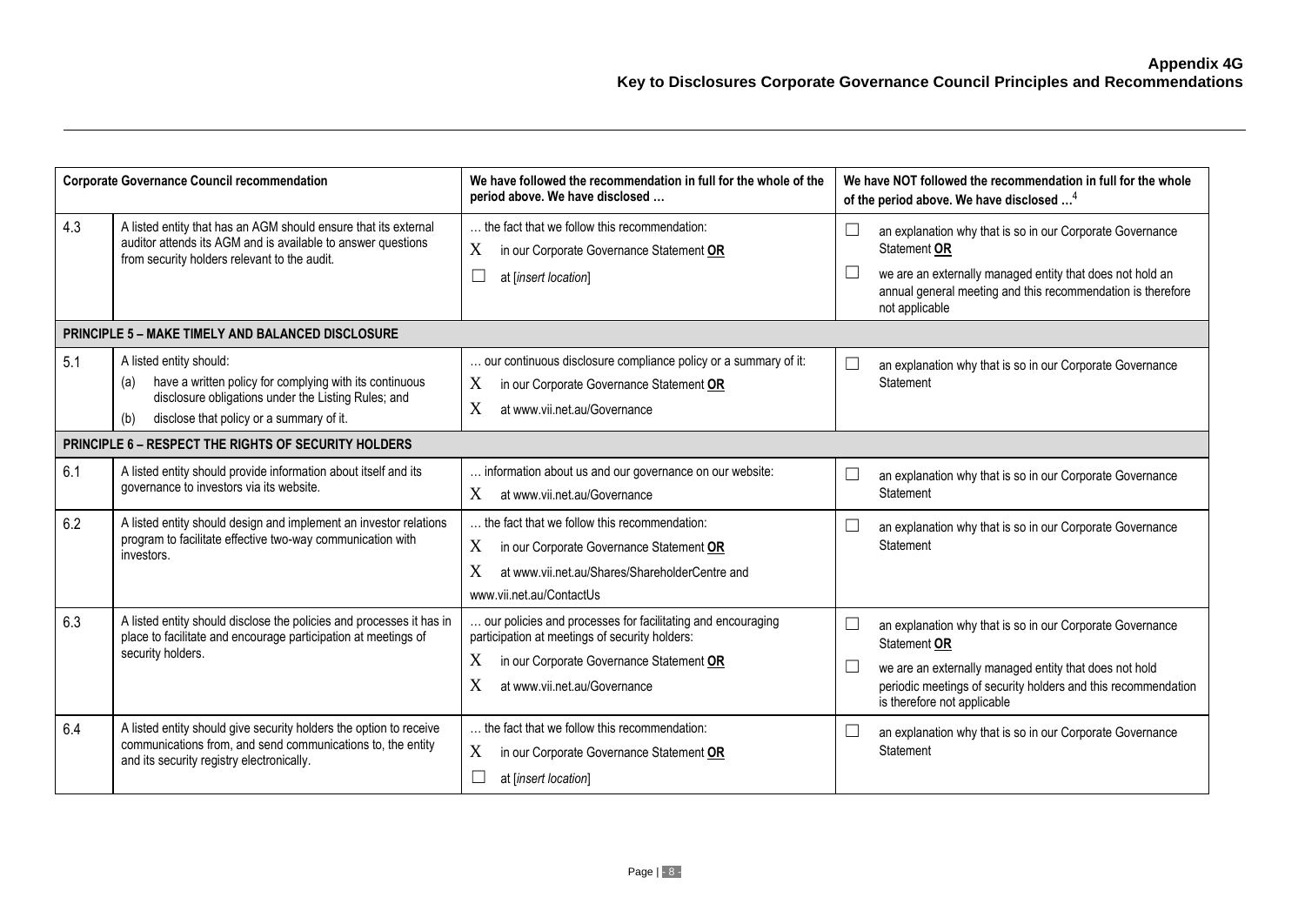| <b>Corporate Governance Council recommendation</b> |                                                                                                                                                                                                                                                                                                                                                                                                                                                                                                                                                                                                                                                                                                                                                   | We have followed the recommendation in full for the whole of the<br>period above. We have disclosed                                                                                                                                                                                                                                                                                                                                                                                                                                                                                                                                                                                                                                         | We have NOT followed the recommendation in full for the whole<br>of the period above. We have disclosed <sup>4</sup> |
|----------------------------------------------------|---------------------------------------------------------------------------------------------------------------------------------------------------------------------------------------------------------------------------------------------------------------------------------------------------------------------------------------------------------------------------------------------------------------------------------------------------------------------------------------------------------------------------------------------------------------------------------------------------------------------------------------------------------------------------------------------------------------------------------------------------|---------------------------------------------------------------------------------------------------------------------------------------------------------------------------------------------------------------------------------------------------------------------------------------------------------------------------------------------------------------------------------------------------------------------------------------------------------------------------------------------------------------------------------------------------------------------------------------------------------------------------------------------------------------------------------------------------------------------------------------------|----------------------------------------------------------------------------------------------------------------------|
|                                                    | <b>PRINCIPLE 7 - RECOGNISE AND MANAGE RISK</b>                                                                                                                                                                                                                                                                                                                                                                                                                                                                                                                                                                                                                                                                                                    |                                                                                                                                                                                                                                                                                                                                                                                                                                                                                                                                                                                                                                                                                                                                             |                                                                                                                      |
| 7.1                                                | The board of a listed entity should:<br>have a committee or committees to oversee risk, each of<br>(a)<br>which:<br>(1) has at least three members, a majority of whom are<br>independent directors; and<br>(2) is chaired by an independent director,<br>and disclose:<br>(3) the charter of the committee;<br>the members of the committee; and<br>(4)<br>as at the end of each reporting period, the number of<br>times the committee met throughout the period and<br>the individual attendances of the members at those<br>meetings; or<br>if it does not have a risk committee or committees that<br>(b)<br>satisfy (a) above, disclose that fact and the processes it<br>employs for overseeing the entity's risk management<br>framework. | [If the entity complies with paragraph (a):]<br>the fact that we have a committee or committees to oversee risk<br>that comply with paragraphs (1) and (2):<br>in our Corporate Governance Statement OR<br>$\Box$<br>at [insert location]<br>and a copy of the charter of the committee:<br>at linsert location]<br>and the information referred to in paragraphs (4) and (5):<br>in our Corporate Governance Statement OR<br>ш<br>at [insert location]<br>[If the entity complies with paragraph (b):]<br>the fact that we do not have a risk committee or committees that<br>satisfy (a) and the processes we employ for overseeing our risk<br>management framework:<br>in our Corporate Governance Statement OR<br>at [insert location] | X<br>an explanation why that is so in our Corporate Governance<br>Statement                                          |
| 7.2                                                | The board or a committee of the board should:<br>review the entity's risk management framework at least<br>(a)<br>annually to satisfy itself that it continues to be sound; and<br>disclose, in relation to each reporting period, whether such<br>(b)<br>a review has taken place.                                                                                                                                                                                                                                                                                                                                                                                                                                                               | the fact that board or a committee of the board reviews the entity's<br>risk management framework at least annually to satisfy itself that it<br>continues to be sound:<br>in our Corporate Governance Statement OR<br>at [insert location]<br>and that such a review has taken place in the reporting period<br>covered by this Appendix 4G:<br>in our Corporate Governance Statement OR<br>at [insert location]                                                                                                                                                                                                                                                                                                                           | X<br>an explanation why that is so in our Corporate Governance<br>Statement                                          |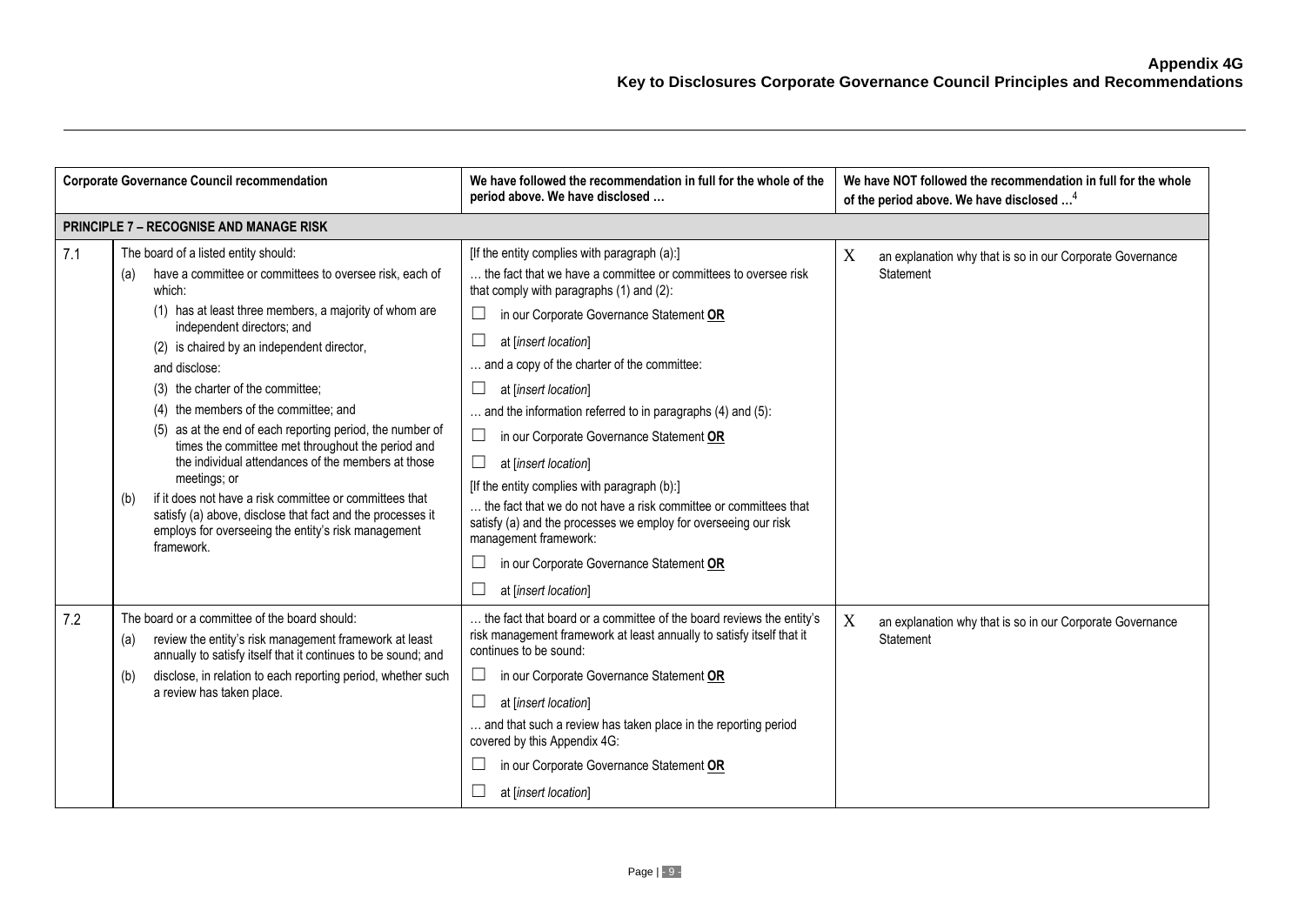| <b>Corporate Governance Council recommendation</b> |                                                                                                                                                                                                                                                                                                                                                                              | We have followed the recommendation in full for the whole of the<br>period above. We have disclosed                                                                                                                                                                                                                                                                                                                                                                                                                                | We have NOT followed the recommendation in full for the whole<br>of the period above. We have disclosed <sup>4</sup> |
|----------------------------------------------------|------------------------------------------------------------------------------------------------------------------------------------------------------------------------------------------------------------------------------------------------------------------------------------------------------------------------------------------------------------------------------|------------------------------------------------------------------------------------------------------------------------------------------------------------------------------------------------------------------------------------------------------------------------------------------------------------------------------------------------------------------------------------------------------------------------------------------------------------------------------------------------------------------------------------|----------------------------------------------------------------------------------------------------------------------|
| 7.3                                                | A listed entity should disclose:<br>if it has an internal audit function, how the function is<br>(a)<br>structured and what role it performs; or<br>if it does not have an internal audit function, that fact and<br>(b)<br>the processes it employs for evaluating and continually<br>improving the effectiveness of its risk management and<br>internal control processes. | [If the entity complies with paragraph (a):]<br>how our internal audit function is structured and what role it<br>performs:<br>in our Corporate Governance Statement OR<br>at [insert location]<br>[If the entity complies with paragraph (b):]<br>the fact that we do not have an internal audit function and the<br>processes we employ for evaluating and continually improving the<br>effectiveness of our risk management and internal control processes:<br>in our Corporate Governance Statement OR<br>at [insert location] | X<br>an explanation why that is so in our Corporate Governance<br>Statement                                          |
| 7.4                                                | A listed entity should disclose whether it has any material<br>exposure to economic, environmental and social sustainability<br>risks and, if it does, how it manages or intends to manage those<br>risks.                                                                                                                                                                   | whether we have any material exposure to economic,<br>environmental and social sustainability risks and, if we do, how we<br>manage or intend to manage those risks:<br>X<br>in our Corporate Governance Statement OR<br>at [insert location]                                                                                                                                                                                                                                                                                      | an explanation why that is so in our Corporate Governance<br>Statement                                               |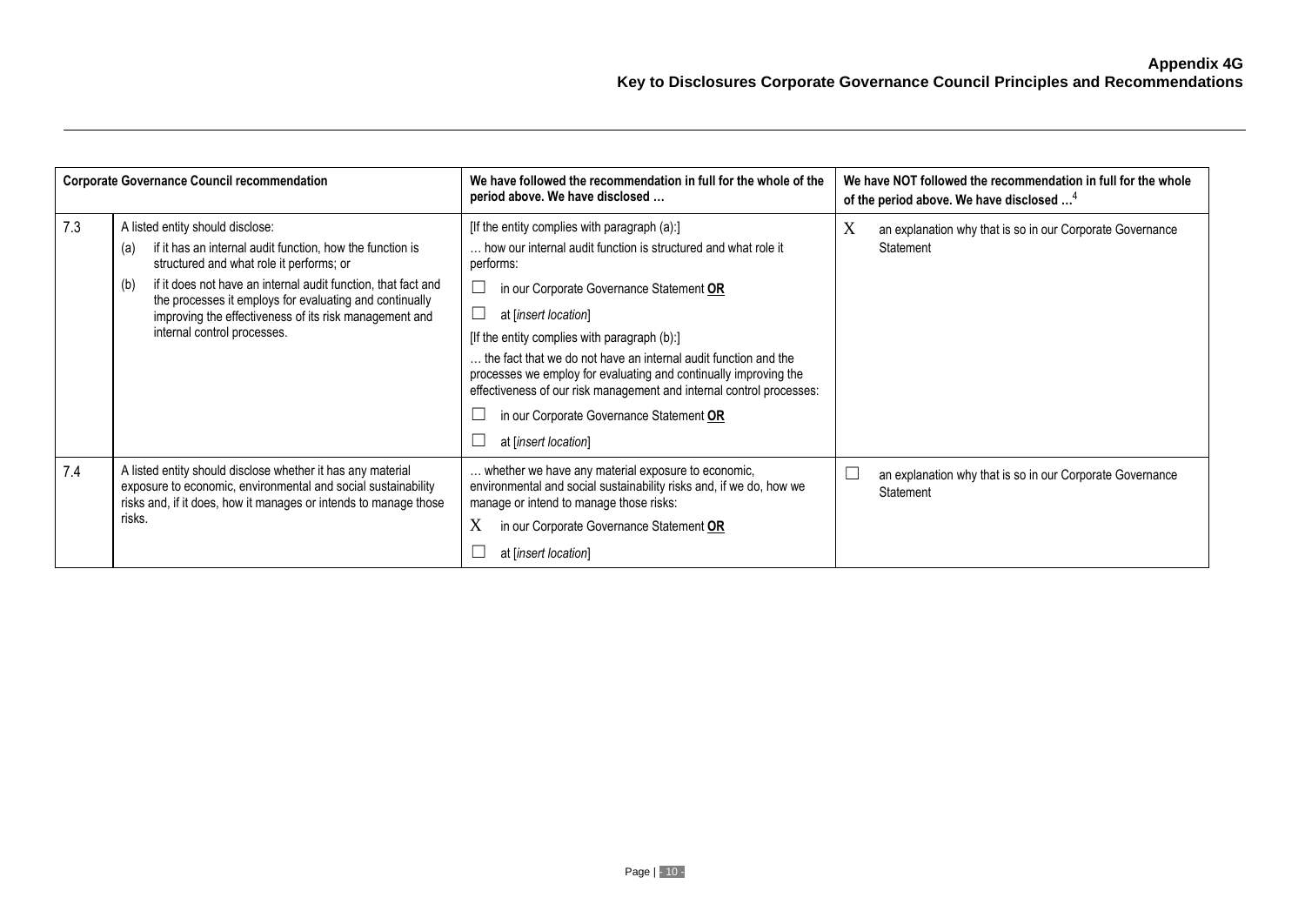| <b>Corporate Governance Council recommendation</b> |                                                                                                                                                                                                                                                                                                                                                                                                                                                                                                                                                                                                                                                                                                                                                                                                            | We have followed the recommendation in full for the whole of the<br>period above. We have disclosed                                                                                                                                                                                                                                                                                                                                                                                                                                                                                                                                                                                                                                                                                                                                                                                 | We have NOT followed the recommendation in full for the whole<br>of the period above. We have disclosed <sup>4</sup>                                                                   |
|----------------------------------------------------|------------------------------------------------------------------------------------------------------------------------------------------------------------------------------------------------------------------------------------------------------------------------------------------------------------------------------------------------------------------------------------------------------------------------------------------------------------------------------------------------------------------------------------------------------------------------------------------------------------------------------------------------------------------------------------------------------------------------------------------------------------------------------------------------------------|-------------------------------------------------------------------------------------------------------------------------------------------------------------------------------------------------------------------------------------------------------------------------------------------------------------------------------------------------------------------------------------------------------------------------------------------------------------------------------------------------------------------------------------------------------------------------------------------------------------------------------------------------------------------------------------------------------------------------------------------------------------------------------------------------------------------------------------------------------------------------------------|----------------------------------------------------------------------------------------------------------------------------------------------------------------------------------------|
|                                                    | <b>PRINCIPLE 8 - REMUNERATE FAIRLY AND RESPONSIBLY</b>                                                                                                                                                                                                                                                                                                                                                                                                                                                                                                                                                                                                                                                                                                                                                     |                                                                                                                                                                                                                                                                                                                                                                                                                                                                                                                                                                                                                                                                                                                                                                                                                                                                                     |                                                                                                                                                                                        |
| 8.1                                                | The board of a listed entity should:<br>have a remuneration committee which:<br>(a)<br>(1) has at least three members, a majority of whom are<br>independent directors; and<br>(2) is chaired by an independent director,<br>and disclose:<br>(3) the charter of the committee;<br>the members of the committee; and<br>(4)<br>as at the end of each reporting period, the number of<br>(5)<br>times the committee met throughout the period and<br>the individual attendances of the members at those<br>meetings; or<br>if it does not have a remuneration committee, disclose that<br>(b)<br>fact and the processes it employs for setting the level and<br>composition of remuneration for directors and senior<br>executives and ensuring that such remuneration is<br>appropriate and not excessive. | [If the entity complies with paragraph (a):]<br>the fact that we have a remuneration committee that complies with<br>paragraphs (1) and (2):<br>Ш<br>in our Corporate Governance Statement OR<br>at [insert location]<br>$\Box$<br>and a copy of the charter of the committee:<br>X<br>at www.vii.net.au/Governance<br>$\ldots$ and the information referred to in paragraphs (4) and (5):<br>$\Box$<br>in our Corporate Governance Statement OR<br>$\Box$<br>at linsert location]<br>[If the entity complies with paragraph (b):]<br>the fact that we do not have a remuneration committee and the<br>processes we employ for setting the level and composition of<br>remuneration for directors and senior executives and ensuring that<br>such remuneration is appropriate and not excessive:<br>X<br>in our Corporate Governance Statement OR<br>$\Box$<br>at [insert location] | X<br>an explanation why that is so in our Corporate Governance<br>Statement OR<br>$\Box$<br>we are an externally managed entity and this recommendation is<br>therefore not applicable |
| 8.2                                                | A listed entity should separately disclose its policies and<br>practices regarding the remuneration of non-executive directors<br>and the remuneration of executive directors and other senior<br>executives.                                                                                                                                                                                                                                                                                                                                                                                                                                                                                                                                                                                              | separately our remuneration policies and practices regarding the<br>remuneration of non-executive directors and the remuneration of<br>executive directors and other senior executives:<br>$\Box$<br>in our Corporate Governance Statement OR<br>at www.vii.net.au/Governance                                                                                                                                                                                                                                                                                                                                                                                                                                                                                                                                                                                                       | $\Box$<br>an explanation why that is so in our Corporate Governance<br>Statement OR<br>we are an externally managed entity and this recommendation<br>⊔<br>is therefore not applicable |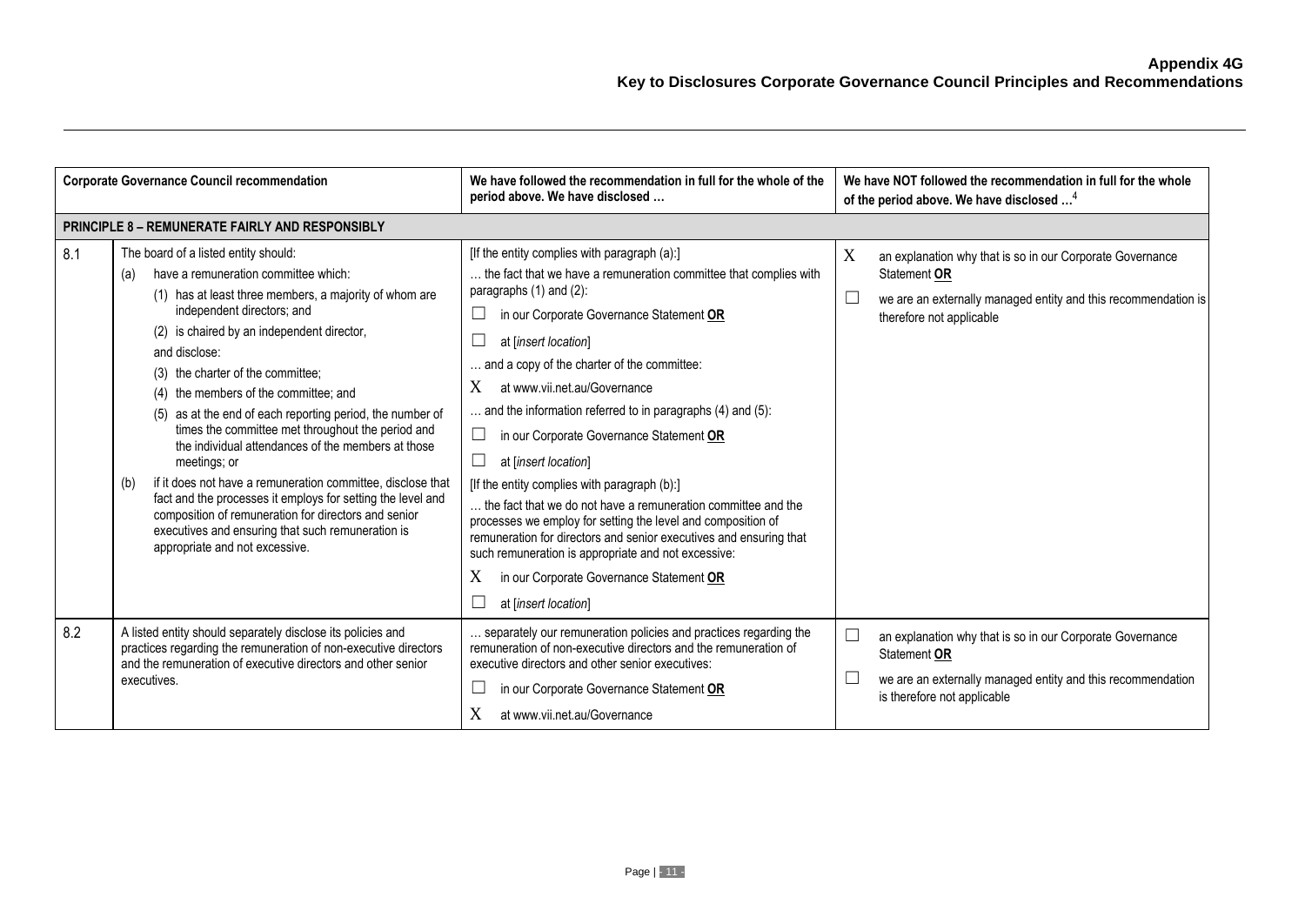| <b>Corporate Governance Council recommendation</b> |                                                                                                                                                                                                                                                                                                                                                                                                                        | We have followed the recommendation in full for the whole of the<br>period above. We have disclosed                                | We have NOT followed the recommendation in full for the whole<br>of the period above. We have disclosed <sup>4</sup>                                                                                                                                                                         |
|----------------------------------------------------|------------------------------------------------------------------------------------------------------------------------------------------------------------------------------------------------------------------------------------------------------------------------------------------------------------------------------------------------------------------------------------------------------------------------|------------------------------------------------------------------------------------------------------------------------------------|----------------------------------------------------------------------------------------------------------------------------------------------------------------------------------------------------------------------------------------------------------------------------------------------|
| 8.3                                                | A listed entity which has an equity-based remuneration scheme<br>should:<br>have a policy on whether participants are permitted to<br>(a)<br>enter into transactions (whether through the use of<br>derivatives or otherwise) which limit the economic risk of<br>participating in the scheme; and<br>disclose that policy or a summary of it.<br>(b)                                                                  | our policy on this issue or a summary of it:<br>in our Corporate Governance Statement OR<br>at [insert location]                   | an explanation why that is so in our Corporate Governance<br>Statement OR<br>X<br>we do not have an equity-based remuneration scheme and this<br>recommendation is therefore not applicable OR<br>we are an externally managed entity and this recommendation<br>is therefore not applicable |
|                                                    | ADDITIONAL DISCLOSURES APPLICABLE TO EXTERNALLY MANAGED LISTED ENTITIES                                                                                                                                                                                                                                                                                                                                                |                                                                                                                                    |                                                                                                                                                                                                                                                                                              |
|                                                    | Alternative to Recommendation 1.1 for externally managed listed<br>entities:<br>The responsible entity of an externally managed listed entity<br>should disclose:<br>the arrangements between the responsible entity and the<br>(a)<br>listed entity for managing the affairs of the listed entity;<br>the role and responsibility of the board of the responsible<br>(b)<br>entity for overseeing those arrangements. | the information referred to in paragraphs (a) and (b):<br>in our Corporate Governance Statement OR<br>at [insert location]         | an explanation why that is so in our Corporate Governance<br>Statement                                                                                                                                                                                                                       |
|                                                    | Alternative to Recommendations 8.1, 8.2 and 8.3 for externally<br>managed listed entities:<br>An externally managed listed entity should clearly disclose the<br>terms governing the remuneration of the manager.                                                                                                                                                                                                      | the terms governing our remuneration as manager of the entity:<br>in our Corporate Governance Statement OR<br>at [insert location] | an explanation why that is so in our Corporate Governance<br>Statement                                                                                                                                                                                                                       |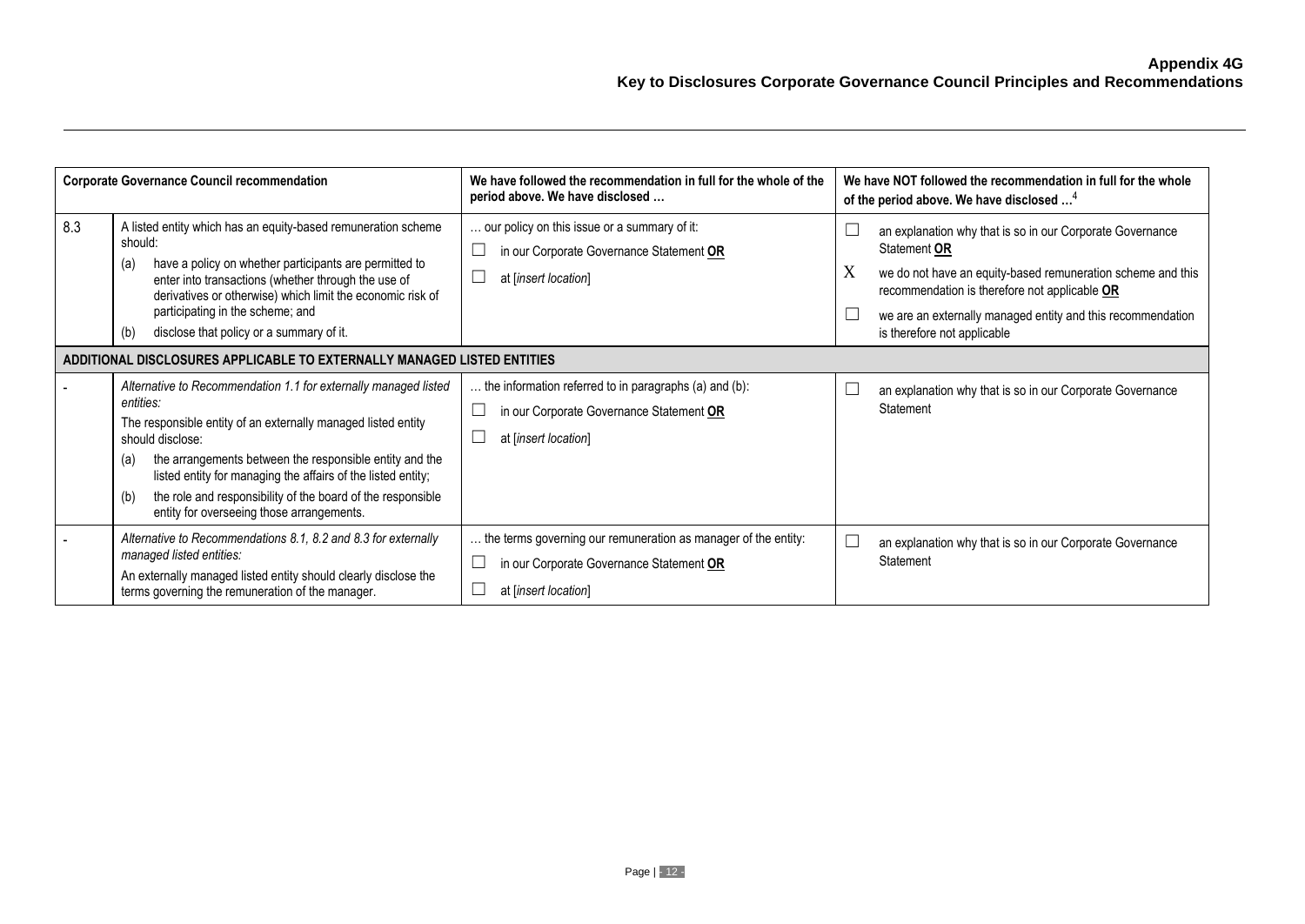This document outlines Vietnam Industrial Investments Limited's Corporate Governance practices that were in place throughout the financial year, unless otherwise stated. The following information about the Company's Corporate Governance practices is set out on the Company's website at [www.vii.net.au.](http://www.vii.net.au/)

#### **Principle 1: Lay solid foundations for management and oversight**

#### **Role of the Board**

The Board's primary role is the protection and enhancement of long-term shareholders value. To fulfil this role, the Board is responsible for the overall corporate governance of the consolidated entity, including formulating its strategic direction, approving and monitoring capital expenditure, setting remuneration, appointing, removing and creating succession policies for directors and senior executives, establishing and monitoring the achievement of management's goals and ensuring the integrity of internal control and management information systems.

It is also responsible for approving and monitoring financial and other reporting. The Board Charter is set out on the Company's website.

The Board has delegated responsibility for operation and administration of the Company to the Chief Executive Officer and senior executives.

#### **Composition of the Board**

The Board as at the date of this report are:

Mr Lam Van Hung, *Chief Executive Officer and Acting Chairman (length of service more than 25 years)*

Mr Alan Alexander Young, *Non-Executive Director (length of service more than 20 years in an executive capacity and 6 years as a non-executive director)*

Mr Brendon John Grylls, *Independent Non-Executive Director (appointed 15 June 2020)*

Mr Henry Han Kee Thong, *Independent Non-Executive Director (appointed 21 May 2020)*

The names, skills, experiences, expertise, and appointment dates of the directors of the Company in office at the date of this report are set out in the Directors' Report included in the Annual Report 2020.

The composition of the Board is determined using the Statement of Selection and Appointment of New Directors contained in the Board Charter. The Company has adopted this policy which outlines the procedures it follows for the selection and appointment for new directors. Appropriate checks of candidates are undertaken before the appointment of a new director.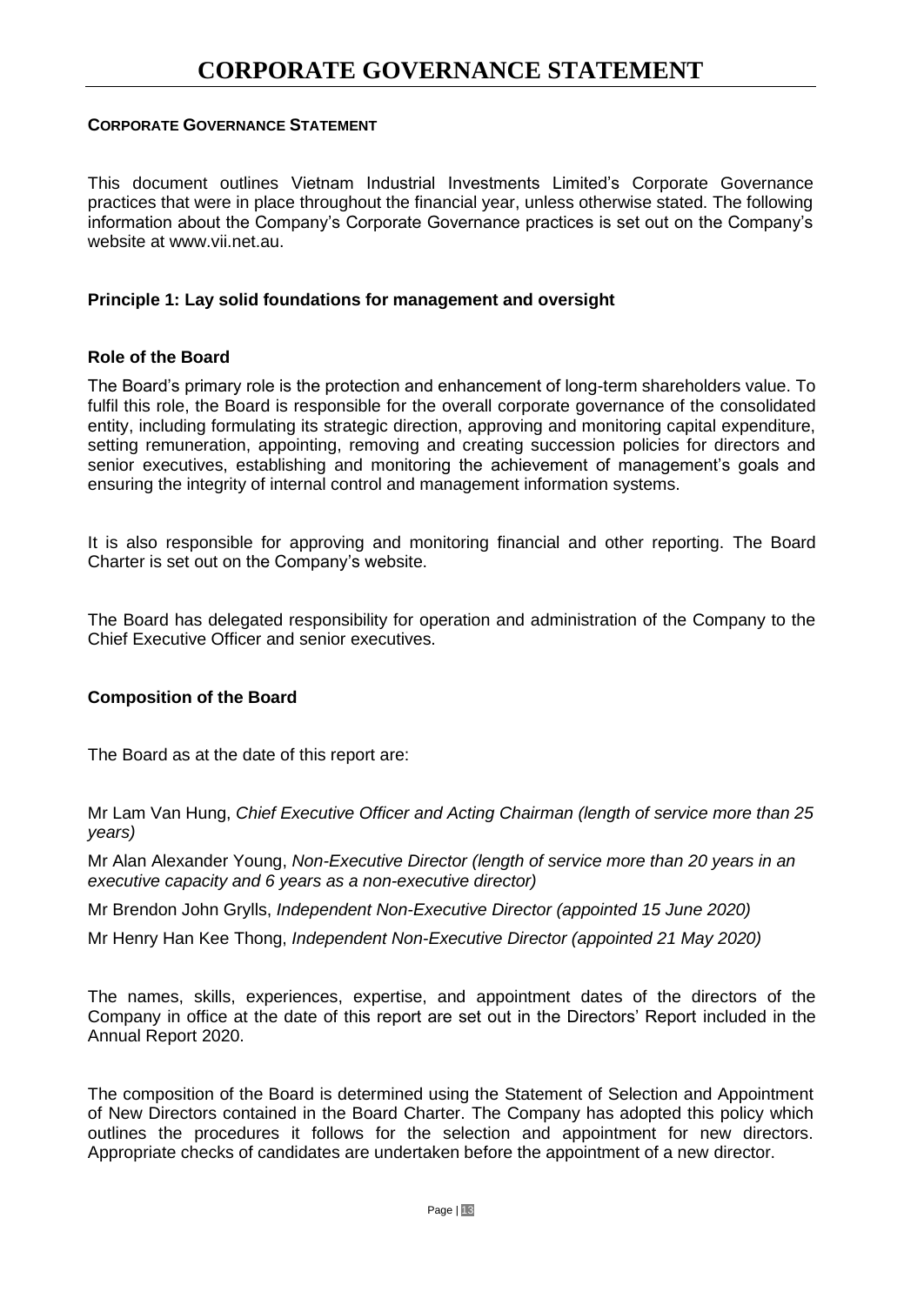The Company's written agreements with the Chief Executive Officer, Non-Executive Directors and senior executives are reviewed periodically as appropriate.

### **Independent Professional Advice and Access to Company Information**

Each director has the right of access to all relevant Company information and to the Company's executives and, subject to prior consultation with the Chairperson, may seek independent professional advice from a suitably qualified adviser at the consolidated entity's expense. A copy of the advice received by the director must be made available to all other members of the Board.

### **Term of office**

The Company's constitution specifies that all Directors (with the exception of the Chief Executive Officer, Mr Lam) must retire from office no later than the third annual general meeting following their last election. Where eligible, a Director may stand for re-election.

Shareholders are provided with all material information in the Notice of Annual General Meeting in order for them to make an informed decision on whether or not to elect or re-elect a director.

#### **Board Succession Planning**

The Board reviews the size and composition of the Board and the mix of existing and desired competencies across members from time to time.

#### **Role of the Company Secretary**

The Company Secretary is accountable directly to the Board and is responsible for the coordination of all Board business, including agendas, board papers, minutes, communication with regulatory bodies, ASX and all statutory and other filings.

Each Director of the Company is able to communicate directly with the Company Secretary and vice versa.

#### **Diversity in the Company**

The Company and all its related bodies corporate are committed to workplace diversity.

The Company recognises the benefits arising from employee and Board diversity, including a broader pool of high quality employees, improving employee retention, accessing different perspectives and ideas and benefiting from all available talent. Diversity includes, but is not limited to, gender, age, ethnicity and cultural background.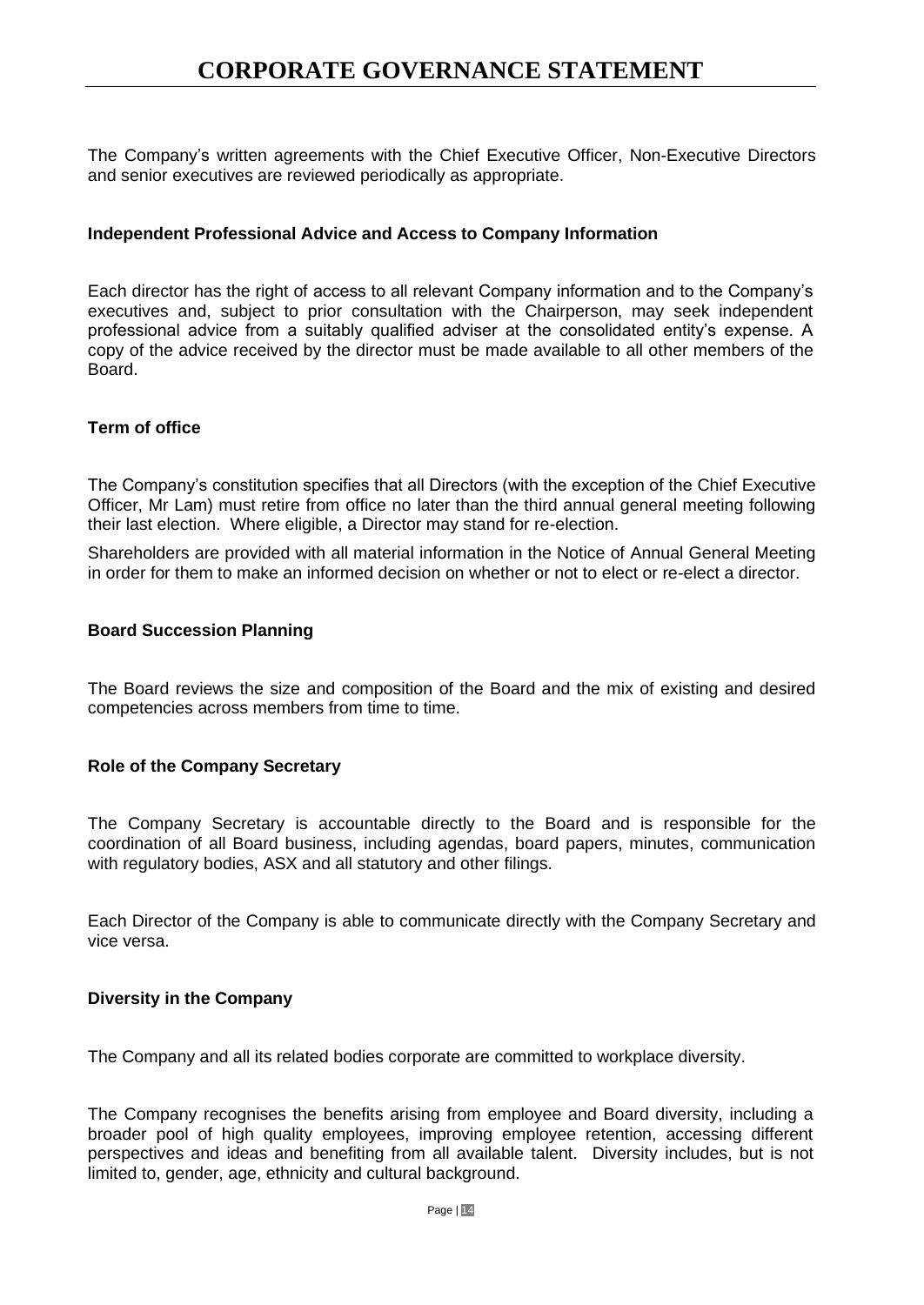The Diversity Policy does not impose on the Company, its directors, officers, agents or employee any obligation to engage in, or justification for engaging in, any conduct which is illegal or contrary to any anti-discrimination or equal employment opportunity legislation or laws in any State or Territory of Australia or of any foreign jurisdiction.

The Company has established a diversity policy which does not include the measurable objectives for achieving diversity at the Board level or its relevant committee. The diversity policy may be viewed at the Company's website [\(www.vii.net.au\)](http://www.vii.net.au/).

Although the Company supports the recommendation contained in the ASX Corporate Governance Principles and Recommendation, it does not follow the recommendations requiring the Company to disclose in the annual report the measurable objectives for achieving gender diversity to be set by the Board as each of the Company's subsidiaries employs qualified individuals required for its organisation.

#### *Diversity Annual Reporting*

The Company's annual reporting on the number and percentage of females in the organisation is as follows:

|                                                     | Number of females | Percentage of<br>females |
|-----------------------------------------------------|-------------------|--------------------------|
| Representation in the Board                         | Nil               | Nil                      |
| Representation in senior management of the<br>Group | 9                 | 50%                      |
| Representation throughout the Group                 | 65                | 10%                      |

Women's representation in senior management of the Group pertains to senior executives in the Vietnam subsidiaries.

#### **Performance evaluation**

No performance evaluations were made for the Board, individual directors and its Audit Committee during the year.

Senior executive performance reviews are conducted by the Chief Executive Officer.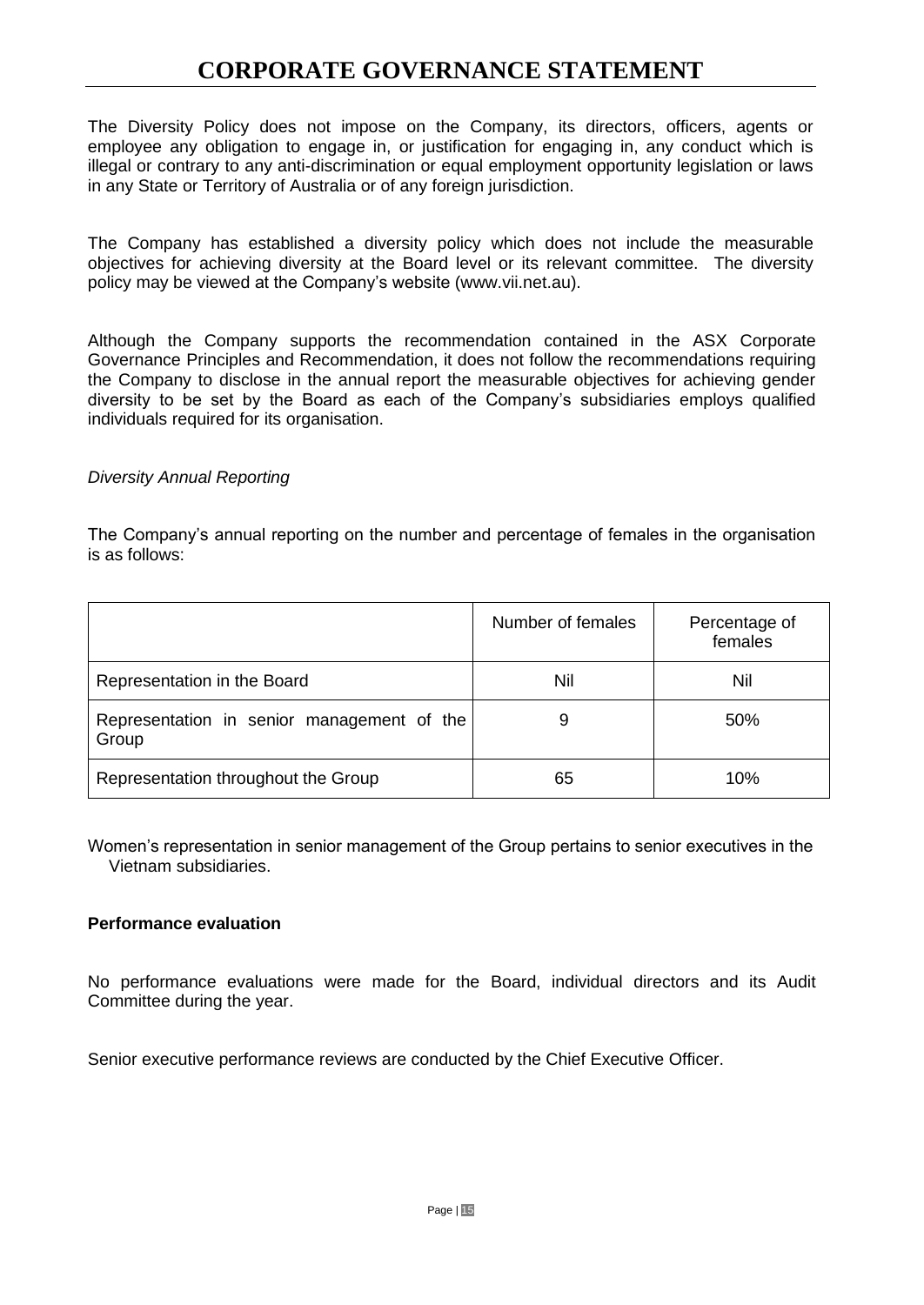## **Principle 2: Structure the Board to add value**

#### **Nomination Committee**

The Board has not established a separate Nomination Committee as a sub-committee. The functions to be performed by a nomination committee under the ASX Corporate Governance Principles and Recommendations are currently performed by the full Board and this is reflected in the Board Charter setting out the responsibilities of the Board which is available on the Company's website. Having regard to the number of members currently comprising the Company's Board, the Board does not consider it appropriate to delegate these responsibilities to a sub-committee of the Board. These arrangements will be reviewed periodically by the Board to ensure that they continue to be appropriate to the Company's circumstances.

#### **Board Matrix**

No Board Matrix and Skills were reviewed.

Full details as to each Director's relevant skills and experience are available in the Company's Annual Report 2020 and on the Company's website.

#### **Independence of Directors**

The Board recognises the value of independence and has established clear protocols for handling conflicts of interests. At the board meetings, directors are required to advise the Board of any interests they have that has the potential to conflict with the interests of the Group, including any development that may impact their perceived or actual independence.

In 2019, the Board had six (6) directors. During 2019, four of the six directors are considered to be independent non-executive directors, one is an executive director and another one is a nonindependent non-executive director. As at the date of this report, two of the four directors are considered to be independent non-executive directors, one is an executive director and another one is a non-independent non-executive director. The acting chairman, Mr Lam, is an executive director and has been assigned the role of Acting Chairman to maintain continuity within the board until such time as the board can consider suitable candidates.

In considering the independence of directors, the Board refers to the Independence Criteria as set out in Box 2.3 of the ASX Corporate Governance Council Principles and Recommendations.

#### *Mr Lam Van Hung – Chief Executive Officer and Acting Chairman*

The Board does not consider Mr Lam to be independent as he is an executive employee of the Company. Mr Lam is also a director and shareholder of Corbyns International Limited which owns VII shares effectively 81.82% (Direct: 81.75% and Indirect: 0.07%).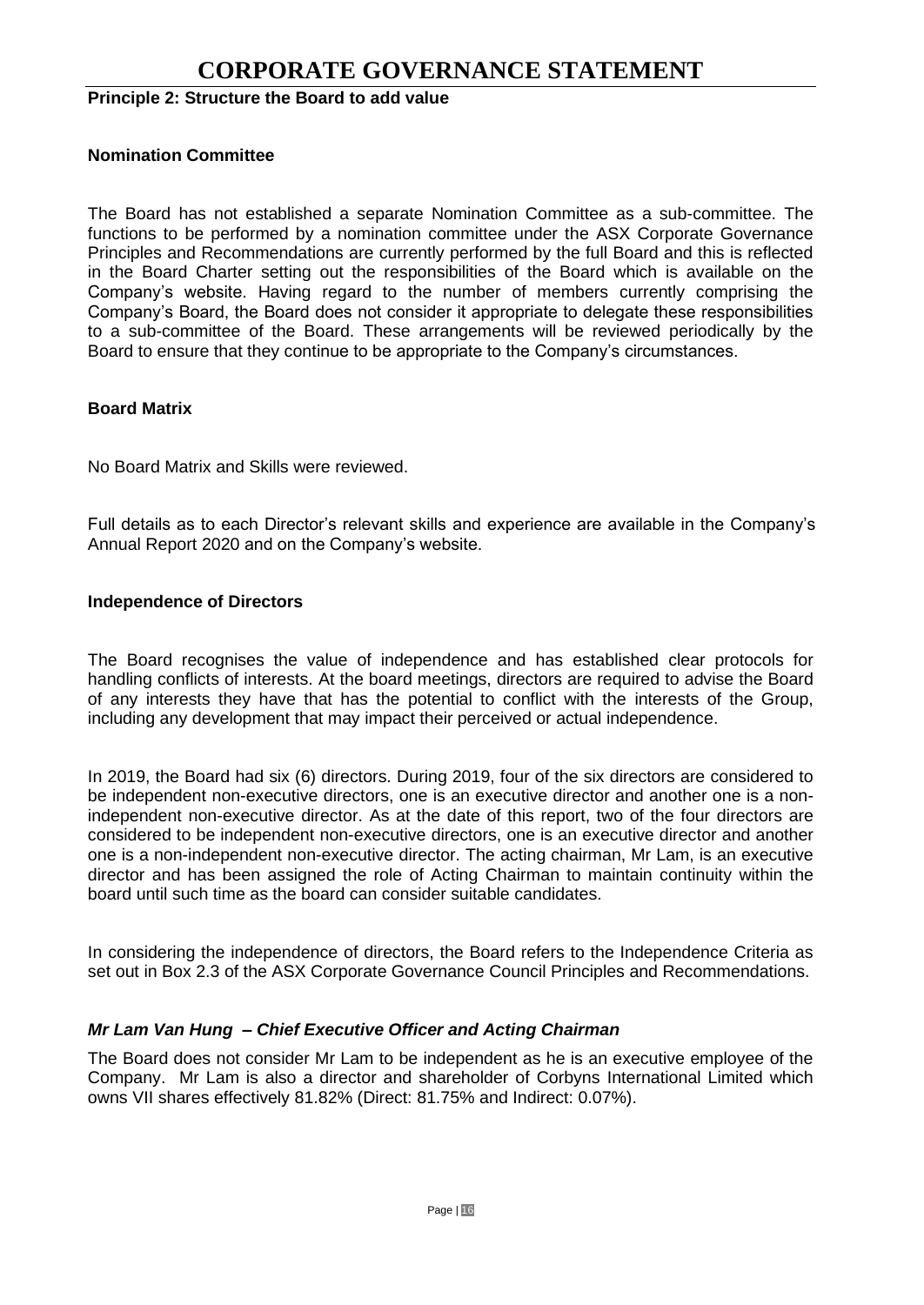## *Mr Alan Alexander Young- Non-Executive Director*

Mr Young is a non-executive director and is not considered independent as he was previously employed by the Company in an executive capacity for more than 19 years and is a director of Corbyns International Limited.

#### *Mr Brendon John Grylls - Independent Non-Executive Director*

Mr Grylls is considered to be independent non-executive director.

#### *Mr Henry Han Kee Thong - Independent Non-Executive Director*

Mr Thong is considered to be independent non-executive director.

The Board considers that it is appropriately structured to discharge its duties in a manner that is in the best interests of the Company and its shareholders from both a long-term strategic and day-to-day operations perspective.

Under the Company's Code of Conduct, all directors have agreed not to participate in any conflicting decisions. The Board is of the view that it has an appropriate independent representation and maintained sufficient experience for the Board to fulfil its responsibilities.

#### **Chairman and Chief Executive Officer**

Following the resignation of former independent chairman Mr Roger Sing-Leong Kwok, Mr Lam was assigned the role of Acting Chairman to ensure continuity on board matters. The board is reviewing suitable candidates for the role of independent chair. The roles and responsibilities are set out in the Company's Board Charter and Code of Conduct both of which are available on the Company's website.

#### **Induction Program**

Newly appointed directors will be provided with an induction program designed to familiarise the new director with the operations of the Company and their obligations so that they may perform their role as director effectively. New directors will be provided with the opportunity to visit the Company's operations and meet with senior executives.

#### **Professional Development Opportunities**

During the year, the Directors were encouraged to attend seminars to develop and maintain the skills and knowledge needed to perform their role as directors effectively. The Directors receive regularly updates via email on the latest developments financial reporting.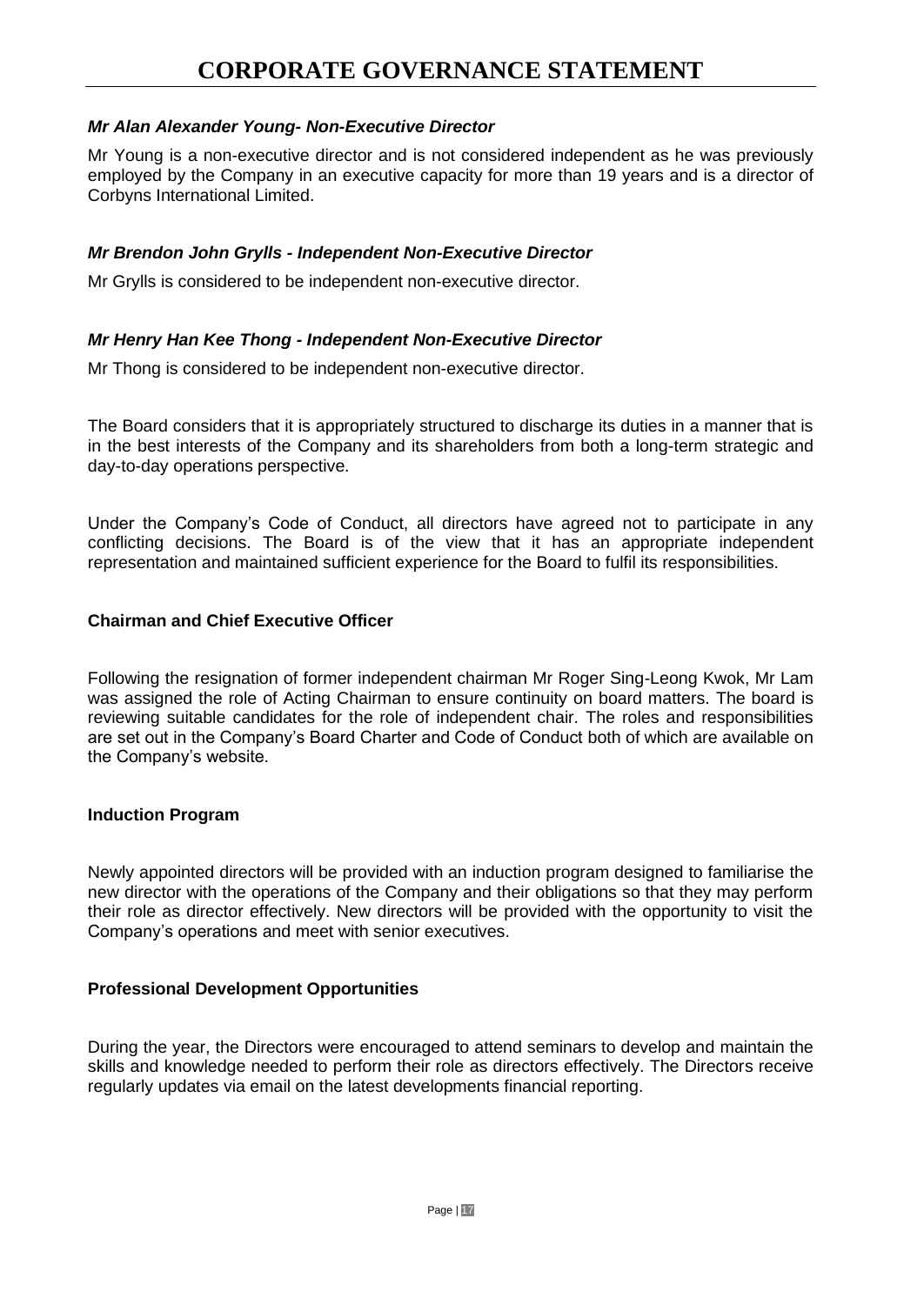### **Principle 3: Act ethically and responsibly**

All directors, managers and employees are expected to act with the utmost integrity and objectivity, striving at all times to enhance the reputation and performance of the consolidated entity. Every employee has a senior executive to whom they may refer any issues arising from their employment. The Board reviews the ethical standards related policies regularly and processes are in place to promote and communicate these policies.

#### **Conflict of Interest**

Directors must keep the Board advised, on an ongoing basis, of any interest that could potentially conflict with those of the Company. Where the Board believes that a significant conflict exists for a director on a board matter, the director concerned does not receive the relevant board papers and is not present at the meeting whilst the item is considered.

#### **Code of Conduct**

The consolidated entity has advised each director, senior executive and employee that they must comply with the Company's Code of Conduct. The Code may be viewed at the Company's website (www.vii.net.au), and it includes the following:

- the pursuit of the highest standards of ethical conduct in the interests of shareholders and other stakeholders;
- usefulness of financial information by maintaining appropriate accounting policies and practices and disclosure;
- compliance with all legislation affecting the operations and activities of the consolidated entity, both in Australia and overseas;
- conflicts of interest;
- corporate opportunities such as preventing directors and key executives from taking advantage of property, information or position for personal gain;
- confidentiality of corporate information;
- protection and proper use of the Company's assets;
- compliance with laws; and
- reporting of unethical behaviour.

#### **Whistleblower Policy**

The Company approved and disclosed its Whistleblower Policy on 2 April 2020. The Policy may be viewed on the Company's website [\(www.vii.net.au\)](http://www.vii.net.au/), and includes the following:

- encourages whistleblowers to come forward if they have reasonable grounds to report wrong doing;
- sets out the avenues available to whistleblowers to report allegations of wrong doing;
- outlines the process to investigate whistleblower allegations including support and protection of the whistleblower.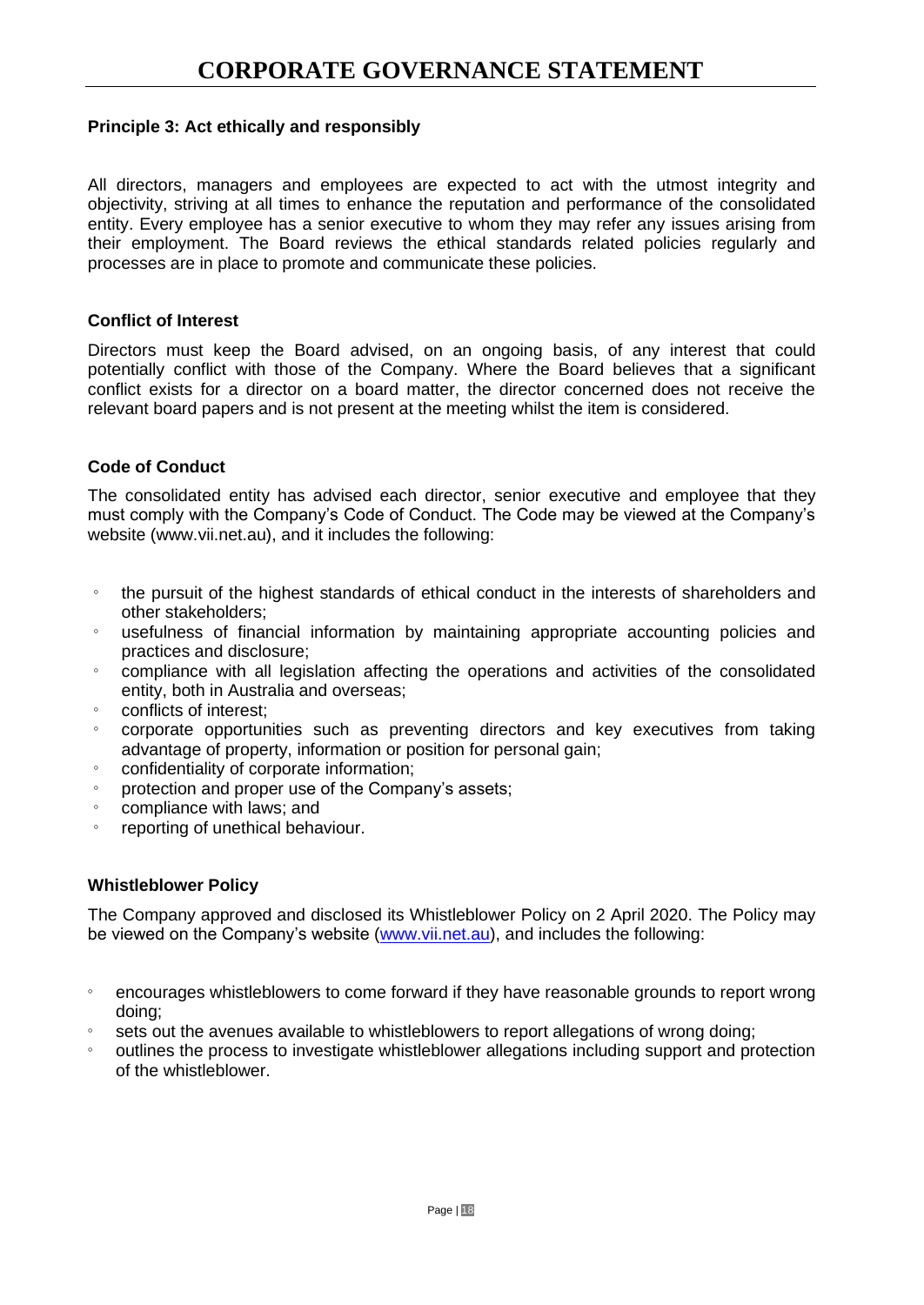## **Trading in the Company's Securities by Directors and Employees**

Directors and employees, including Key Management Personnel, must not trade in the Company's securities, or in financial products issued or created over or in respect of the Company's securities, during a Closed Period.

Closed Period means:

- the period that is within two weeks prior to the publication of the Company's annual results (or, if shorter, the period from its financial year end to the time of publication);
- the period that is within two weeks prior to the publication of the Company's half year results (or, if shorter, the period from its half year end to the time of publication);
- the period that is within two weeks prior to the announcement of its quarterly results, if any (or, if shorter, the period from the relevant financial period end up to and including the time of the announcement);

The Company may at its discretion vary this rule in relation to a particular period by general announcement to all employees either before or during the period.

However, if a Director or employee of the Company is in possession of price sensitive information which is not generally available to the market, then he or she must not deal in the Company's securities at any time.

The ASX Listing Rules require the Company to notify the ASX within 5 business days after any dealing in securities of the Company (either personally or through an Associate) which results in a change in the relevant interests of a Director in the securities of the Company.

The Securities Trading Policy may be viewed at the Company's website [\(www.vii.net.au\)](http://www.vii.net.au/).

#### **Principle 4: Safeguard integrity in corporate reporting**

#### **Audit Committee**

The Audit Committee has a documented charter approved by the Board. All members of the Audit Committee must be non-executive directors, consists of majority of independent directors, is chaired by an independent director and must have at least three members. The committee advises on the establishment and maintenance of a framework of internal control and appropriate ethical standards for the management of the consolidated entity.

Members of this Committee during the 2019 financial year were:

Mr Jonathan Heath Stuart Murray, *Independent Non-Executive Director (Chairman)* Mr Roger (Sing-Leong) Kwok, *Independent Non-Executive Director* Mr Andrew David Walker, *Independent Non-Executive Director*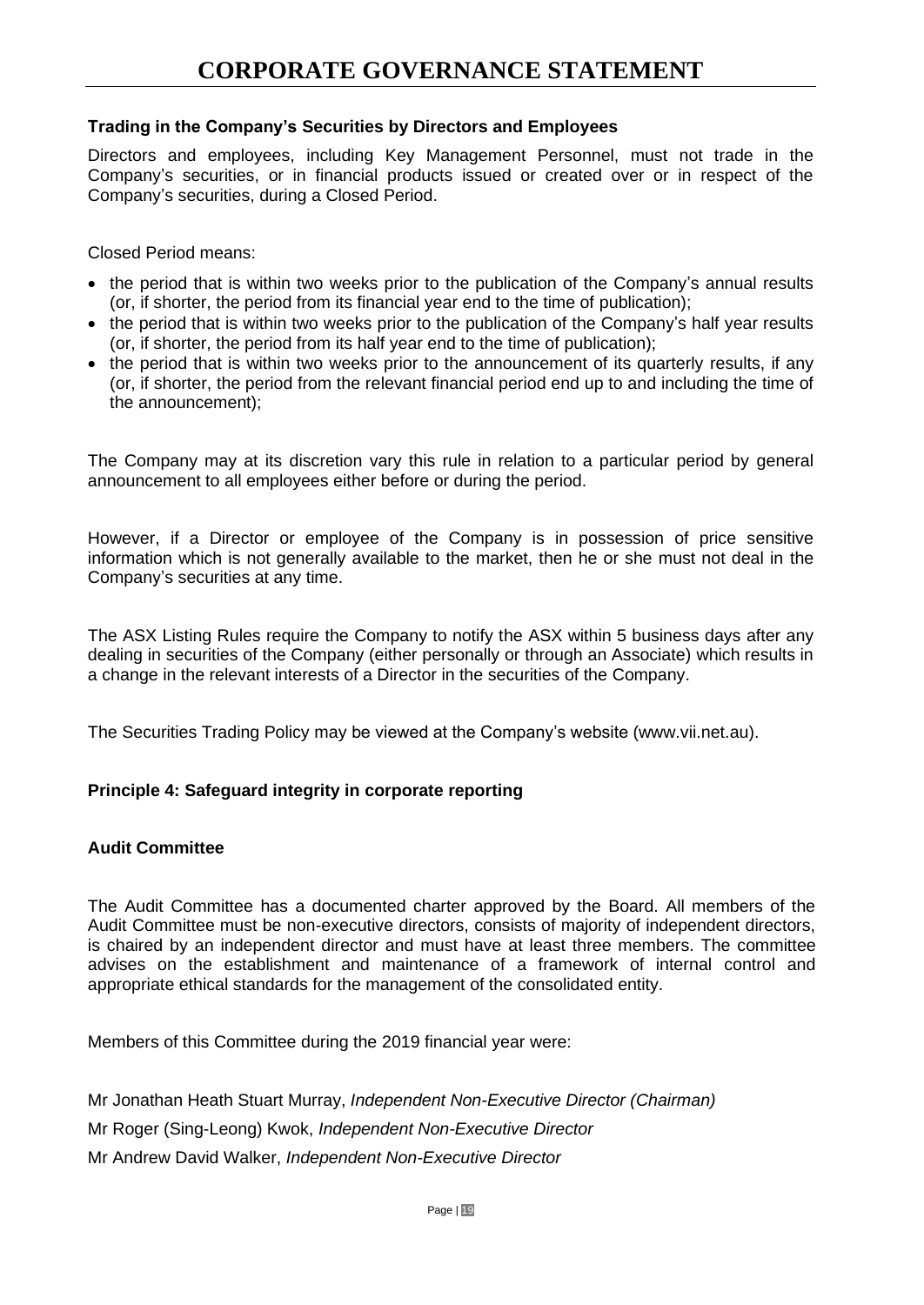Members of this Committee at the date of this report are:

Mr Alan Alexander Young, *non-independent non-executive director*

Mr Henry Han Kee Thong, *independent non-executive director*

As the Company is not an S&P All Ordinaries Top 300 Companies, it is exempt under ASX Listing Rule 12.7 from maintaining an Audit Committee. However, the Company continues to have an Audit Committee as a principle of best practice.

Three meetings of the Audit Committee were held during the reporting period.

For the year ended 31 December 2019, the number of meetings at which Audit Committee members were in attendance is as follows:

#### **Audit Committee**

#### **Meetings**

|               | No. of<br>meetings<br>held<br>while in<br>office | <b>Meetings</b><br>attended |
|---------------|--------------------------------------------------|-----------------------------|
| A. D. Walker  | 3                                                | 3                           |
| R. S. L. Kwok | 3                                                | 3                           |
| J.H.S. Murray | 3                                                | 3                           |

The external auditors and directors are invited to Audit Committee meetings at the discretion of the Committee. The Audit Committee meets as required. The qualifications and attendance of meetings of the Audit Committee are disclosed in the Directors' Report.

The Chief Executive Officer and Group Chief Financial Officer declared in writing to the Board that the Company's financial reports for the year ended 31 December 2019 and the half-year report for the period 30 June 2019 present a true and fair view, in all material respects, of the Company's financial condition and operational results, and are in accordance with relevant accounting standards. This opinion has been formed on the basis of a sound system of risk management and internal control which is operating effectively.

The Audit Committee's charter is available on the Company's website [\(www.vii.net.au\)](http://www.vii.net.au/).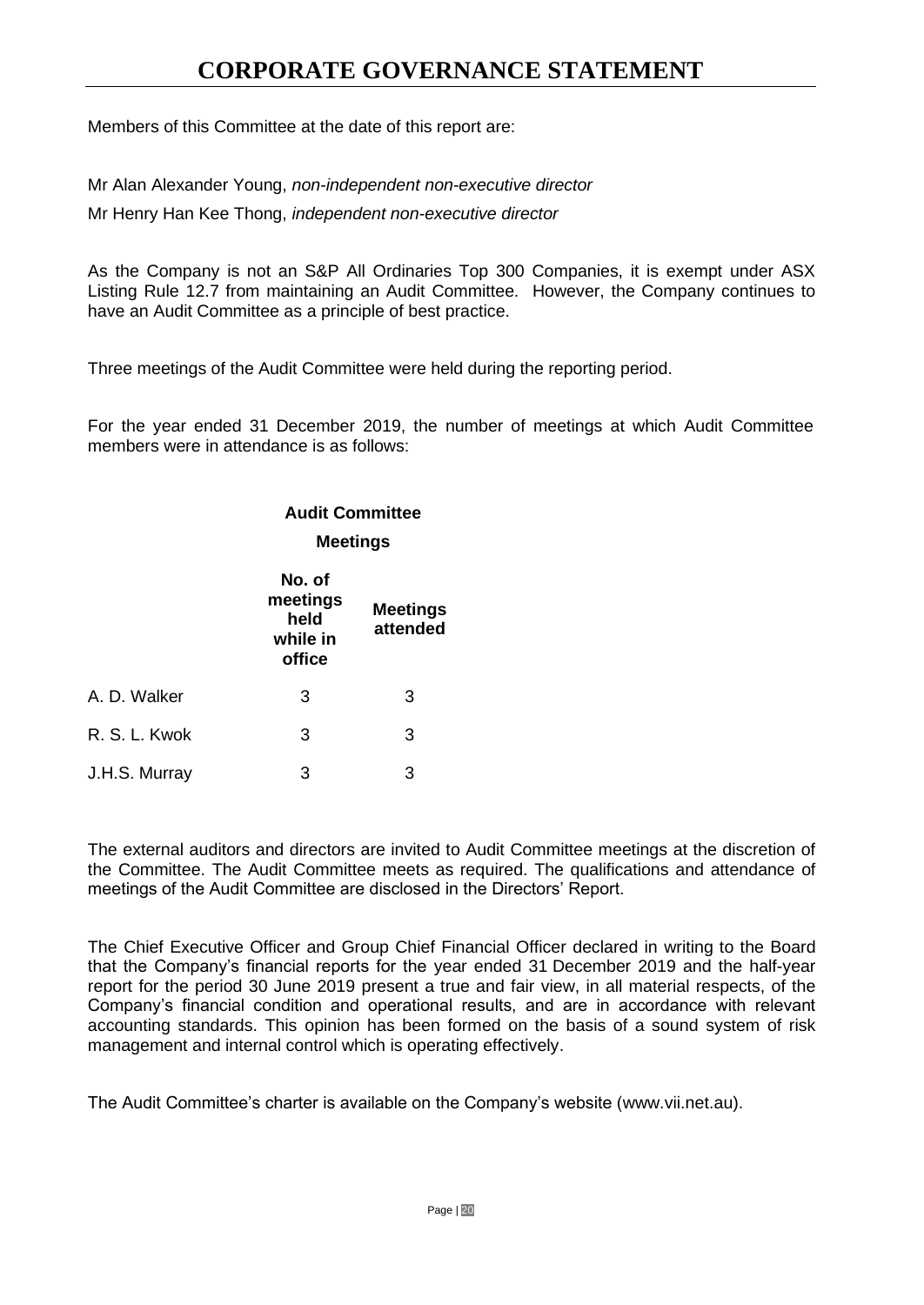## **Responsibilities of the Audit Committee**

The responsibilities of the Audit Committee include reporting to the Board on:

- reviewing the annual and half-year financial reports and other financial information distributed externally. This includes approving new accounting policies to ensure compliance with Australian Accounting Standards and generally accepted accounting principles, and assessing whether the financial information is adequate for shareholder needs;
- assessing corporate risk assessment processes;
- reviewing the Company's policies and procedures in accordance with International Financial Reporting Standards;
- assessing whether non-audit services provided by the external auditor are consistent with maintaining the external auditor's independence.
- reviewing the appointment and performance of the external auditor;
- assessing the adequacy of the internal control framework and the Company's code of conduct; and
- monitoring the procedures to ensure compliance with the Corporations Act 2001 and the ASX Listing Rules and all other regulatory requirements.

The Audit Committee reviews the performance of the external auditors on an annual basis and normally meets with them during the year to:

- discuss the audit plans, identifying any significant changes in structure, operations, internal controls or accounting policies likely to impact the financial statements;
- review the half-year and preliminary final report prior to lodgement with the ASX, and any other significant adjustments required as a result of the auditor's findings and to recommend Board approval of these documents, prior to announcement of results; and
- review the draft financial report and recommend Board approval of the financial report.

Information on procedures in relation to these matters may be viewed in the Audit Committee Charter on the Company's website [\(www.vii.net.au\)](http://www.vii.net.au/).

## **External Auditor**

Ernst & Young, who are the current external auditors, have an Independence policy of rotating the audit partner at least every 5 years. Mr Michael Hoang is current lead engagement partner and was appointed in 2015.

Ernst & Young's representative is requested to attend the annual general meeting to answer any questions concerning the audit and the content of the auditor's report, accounting policies adopted by the Company, and the independence of the auditor in relation to the conduct of the audit. The Company's external auditor attended the Company's 2019 AGM.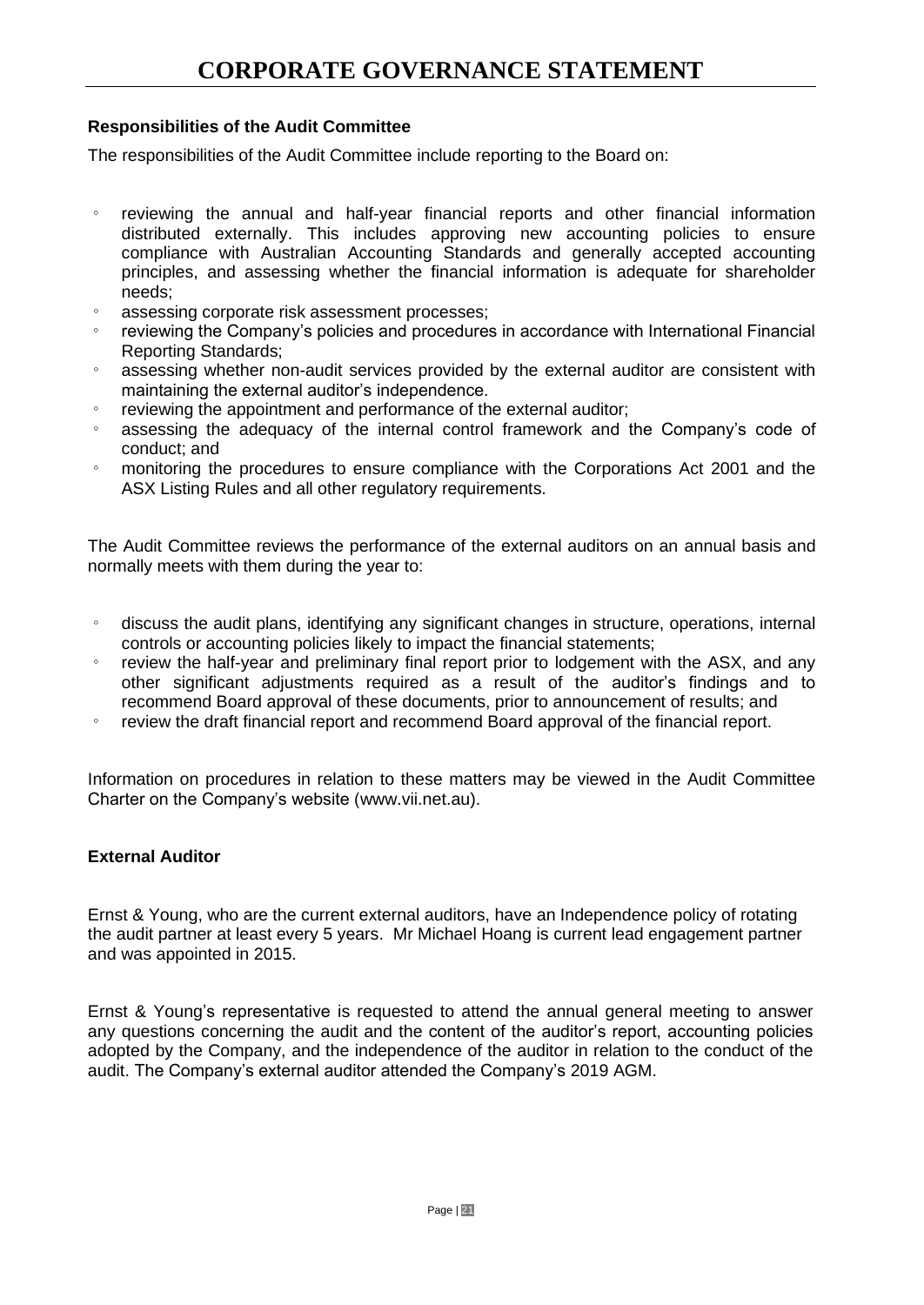### **Principle 5: Make timely and balanced disclosure**

### **Continuous Disclosure to ASX**

The Company's shares are listed on the ASX and as such the Company is required to comply with the continuous disclosure requirements set out in the ASX Listing Rules. The Managing Director is responsible for interpreting the Company's policy and where necessary informing the Board. The Company Secretary is responsible for all communications with the ASX. Such matters are advised to the ASX on the day they are discovered. The directors and all senior executives are responsible for monitoring the Group's internal and external environment for information or events potentially requiring disclosure.

In order to ensure that the Company meets its obligations with regard to the continuous disclosure requirements, the Company has adopted a Continuous Disclosure Policy.

The Continuous Disclosure Policy sets out the Company's obligations and its policies and procedures to ensure timely and accurate disclosure of price sensitive information to the market. The detail of this policy is available on the Company's website [\(www.vii.net.au\)](http://www.vii.net.au/).

#### **Principle 6: Respect the rights of security holders**

#### **Communication with Shareholders**

The Board provides shareholders with information using a Communication with Shareholder Policy which includes identifying matters that may have a material effect on the price of the Company's securities, notifying them to the ASX, posting them on the Company's website, and issuing media releases. More details of the policy are available on the Company's website [\(www.vii.net.au\)](http://www.vii.net.au/).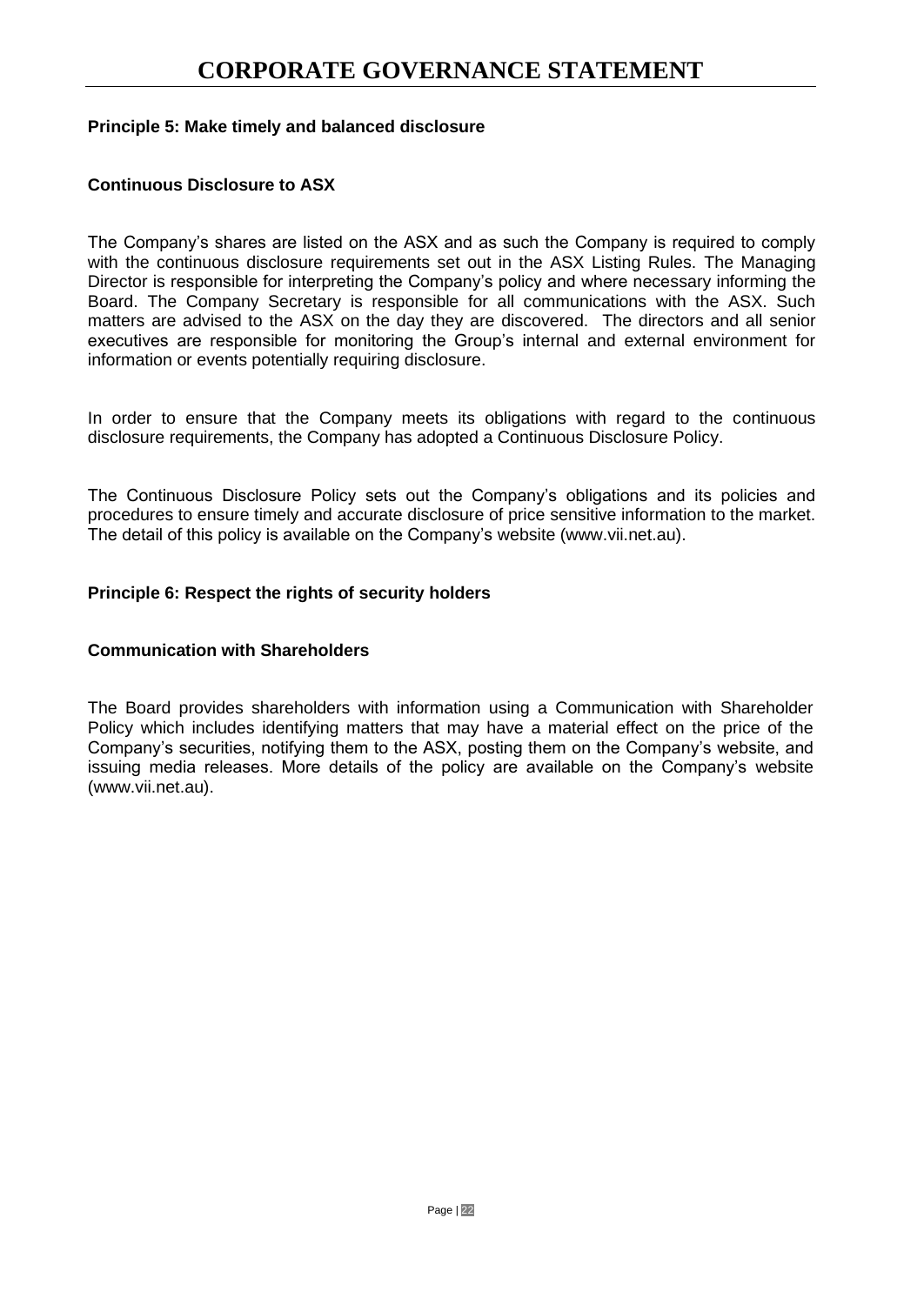The Communication with Shareholders includes:

- the annual report is distributed to shareholders (upon election), including relevant information about the operations of the consolidated entity during the year, changes in the state of affairs and details of future developments. The annual report is posted on the Company's website;
- the half-yearly report and preliminary final report contain summarised information and a review of the operations of the consolidated entity during the period. The half-year reviewed financial report and full year audited financial report are lodged with the Australian Securities and Investments Commission through the ASX, and sent to any shareholder who requests a copy. The half-yearly reports and preliminary final reports are posted on the Company's website in the Financial Report page;
- all announcements made to the market, and related information (including information provided to analysts or the media during briefings), are placed on the Company's website after they are released to the ASX;
- transcripts of analyst and media presentations are placed on the Company's website, if any;
- the facilitation of two-way communication with shareholders and investors through the use of telephone, facsimile and email. The Company's contact details are in the Corporate Directory of the Annual Report and on the Company's website.
- the external auditor is requested to attend the annual general meeting to answer any questions concerning the audit and the content of the auditor's report; and
- the contact details for the Company's security registry are available on the Company's website.

#### **Principle 7: Recognise and manage risk**

A separate Risk Management Committee has not been established during the year. However the Company has a documented Risk Management Charter approved by the Board. The Board oversees the establishment, implementation and review of the Company's risk management system. The Chief Executive Officer is responsible for reviewing the operations of the Group's activities to ensure that material business risks are identified, understood, accepted or rejected, mitigated where it is practical to do so and are subject to ongoing review and management. The Chief Executive Officer reports to the Board areas of risk management and associated compliance and controls which are continually reviewed given the current economic climate.

The Company did not have a formal group risk management framework during the year. However, based on reviews of VII's business, any identified material risks are periodically brought to the attention of the Board of Directors or the Audit Committee, generally in the format of a Board meeting. A process is established for dealing with such risks. The Company and its subsidiaries have procedures to identify, mitigate and manage material risks.

The Board is responsible for the overall internal control framework, but recognises that no costeffective internal control system will preclude all errors and irregularities. The consolidated entity has established a system of internal controls which takes account of key business exposures. The system is designed to provide reasonable assurance that assets are safe-guarded, proper accounting records are maintained and financial information is reliable. The system is based upon detailed financial and operating reporting, written procedures, policies and guidelines, organisational structures that provide an appropriate division of responsibility and the careful selection and training of qualified personnel.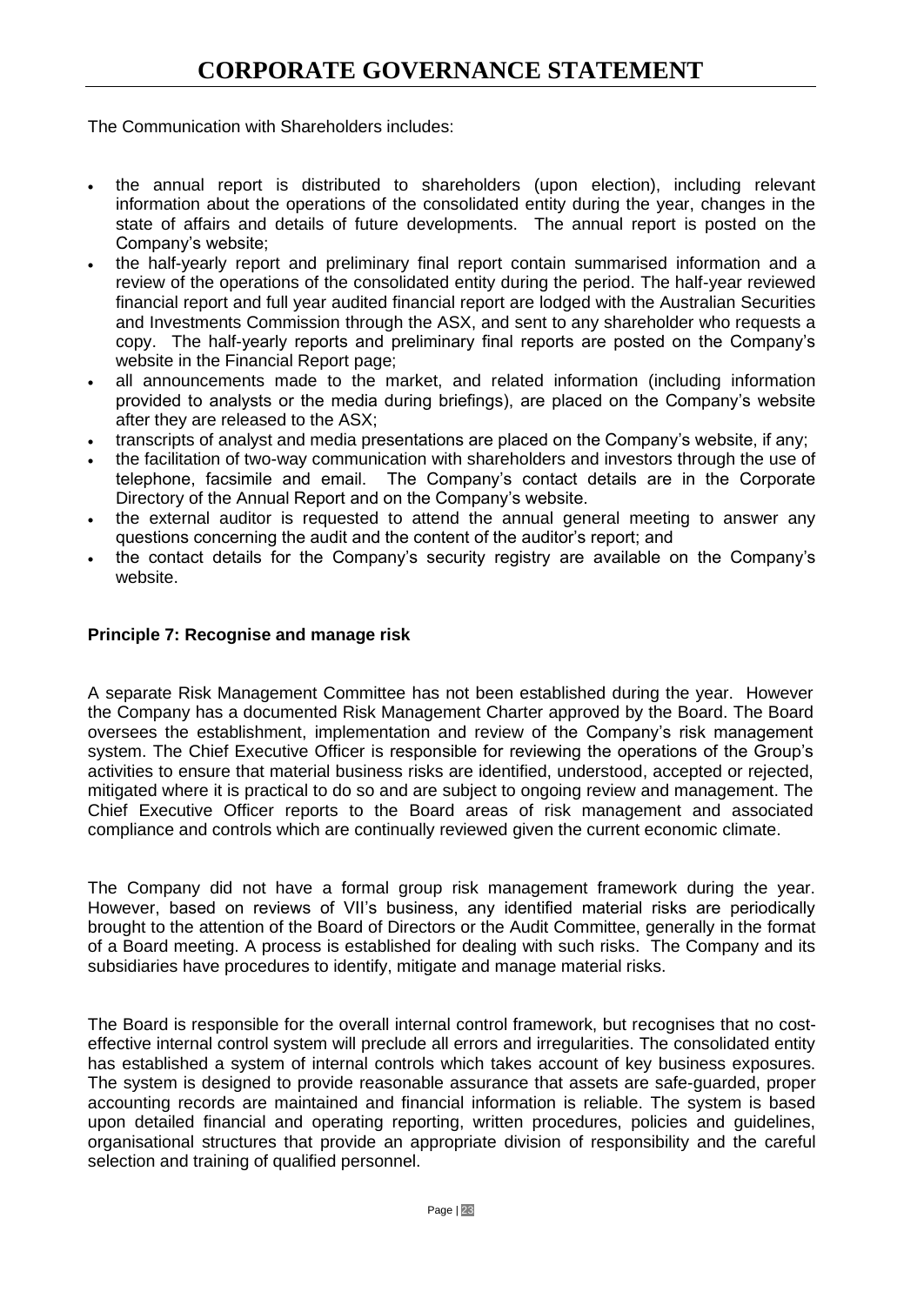The Audit Committee is responsible for the design, scope and approval internal audit plan and reporting to the Board on the findings of the internal auditor. No internal audit was performed in 2019.

The Company has other internal controls in place:

- The Company's Audit Committee oversees the adequacy and effectiveness of the Company's accounting and financial policies and controls, including periodic discussion with management and external auditors, seeking assurance of compliance with statutory requirements;
- Individual business units are responsible for integrating risk management framework within their business processes and systems;
- Individual business units have internal control systems to manage their business risks and report to their Board of Management on whether those risks are being managed effectively;
- The General Directors and Chief Accountants of the business units declared in writing that there is a sound system of risk management and internal control which is operating effectively.

The Company has exposure to economic, health and environmental risk associated with the outbreak of Covid-19 globally. The Company is compliant with Vietnamese Government directives related to the management of Covid-19 related risk. The impact of Covid-19 cannot be quantified at the date of this report due to the unpredictable nature and impact of Covid-19 outbreaks.

The quantifiable material economic risk to the Company is its exposure to Nam Thuan Investment Development Company ("NTC"). The external auditor has provided a disclaimer to the audit report for the year ended 31 December 2019. The exposure and Management's risk mitigation strategy has been disclosed in the 2019 Annual Report.

The Risk Management Charter of the Company assists the Board to identify and manage potential or apparent business, economic, environmental and social sustainability risks. Although not currently prescribed under the Company's Corporate Governance Policies and Procedures, the Company will disclose whether it has any material exposure to economic, environmental and social sustainability risks and, if it does, how it manages or intends to manage those risks in future Corporate Governance Statements or its Annual Report and on its ASX website, as part of its continuous disclosure obligations.

The Audit Committee Charter requires the Audit Committee to assist and engage with the Board in relation to systems of risk management and the effectiveness of internal controls generally.